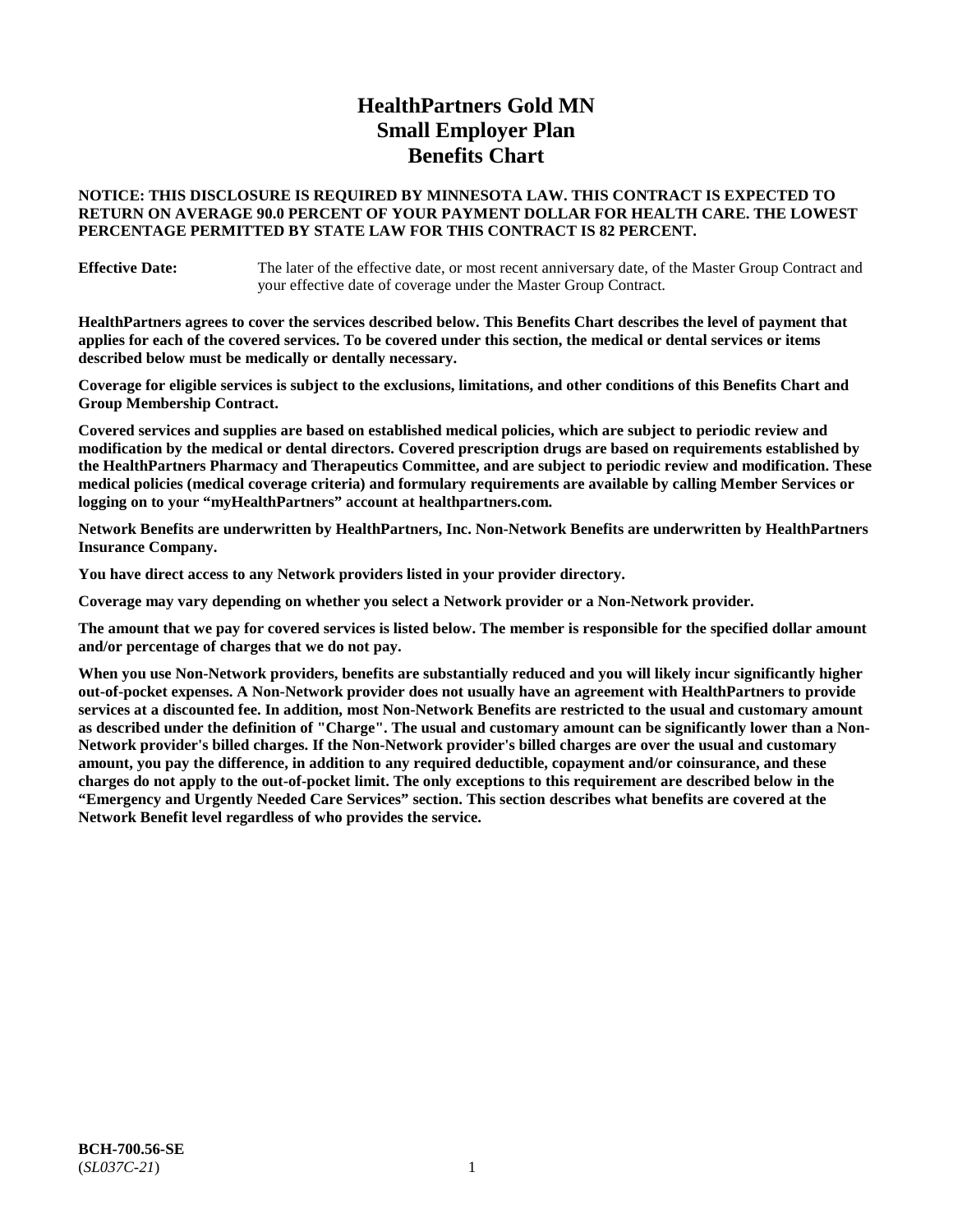# **These definitions apply to this Benefits Chart. They also apply to the Contract.**

| <b>Biosimilar Drugs:</b> | A prescription drug, approved by the Food and Drug Administration (FDA), that the FDA has<br>determined is biosimilar to and interchangeable with a biological brand name drug. Biosimilar<br>drugs are not considered generic drugs and are not covered under the generic drug benefit.                                                                                                                                                                                                                                                                                                                                           |
|--------------------------|------------------------------------------------------------------------------------------------------------------------------------------------------------------------------------------------------------------------------------------------------------------------------------------------------------------------------------------------------------------------------------------------------------------------------------------------------------------------------------------------------------------------------------------------------------------------------------------------------------------------------------|
| <b>Brand Name Drug:</b>  | A prescription drug, approved by the Food and Drug Administration (FDA), that is manufactured,<br>sold, or licensed for sale under a trademark by the pharmaceutical company that originally<br>researched and developed the drug. Brand name drugs have the same active-ingredient formula as<br>the generic version of the drug. However, generic drugs are manufactured and sold by other drug<br>manufacturers and are generally not available until after the patent on the brand name drug has<br>expired. A few brand name drugs may be covered at the generic drug benefit level if this is<br>indicated on the formulary. |
| <b>Calendar Year:</b>    | This is the 12-month period beginning 12:01 A.M. Central Time, on January 1, and ending 12:00<br>A.M. Central Time of the next following December 31.                                                                                                                                                                                                                                                                                                                                                                                                                                                                              |
| <b>Charge:</b>           | For covered services delivered by participating network providers, this is the provider's discounted<br>charge for a given medical/surgical service, procedure or item.                                                                                                                                                                                                                                                                                                                                                                                                                                                            |
|                          | For covered services delivered by non-network providers, a contracted rate may apply if such<br>arrangement is available to HealthPartners.                                                                                                                                                                                                                                                                                                                                                                                                                                                                                        |
|                          | For the Usual and Customary charge for covered services delivered by non-network providers, our<br>payment is calculated using one of the following options to be determined at HealthPartners'<br>discretion: 1) a percentage of the Medicare fee schedule; 2) a comparable schedule if the services<br>is not on the Medicare fee schedule; 3) a commercially reasonable rate for such service.                                                                                                                                                                                                                                  |
|                          | The Usual and Customary Charge is the maximum amount allowed that we consider in the<br>calculation of the payment of charges incurred for certain covered services. You must pay for any<br>charges above the usual and customary charge, and they do not apply to the out-of-pocket limit.                                                                                                                                                                                                                                                                                                                                       |
|                          | A charge is incurred for covered ambulatory medical and surgical services, on the date the service<br>or item is provided. A charge is incurred for covered inpatient services, on the date of admission to<br>a hospital. To be covered, a charge must be incurred on or after the member's effective date and<br>on or before the termination date.                                                                                                                                                                                                                                                                              |
| Copayment/Coinsurance:   | The specified dollar amount, or percentage, of charges incurred for covered services, which we do<br>not pay, but which a member must pay, each time a member receives certain medical services,<br>procedures or items. Our payment for those covered services or items begins after the copayment<br>or coinsurance is satisfied. Covered services or items requiring a copayment or coinsurance are<br>specified in this Benefits Chart.                                                                                                                                                                                        |
|                          | For services provided by a network provider:                                                                                                                                                                                                                                                                                                                                                                                                                                                                                                                                                                                       |
|                          | An amount which is listed as a flat dollar copayment is applied to a network provider's discounted<br>charges for a given service. However, if the network provider's discounted charge for a service or<br>item is less than the flat dollar copayment, you will pay the network provider's discounted charge.<br>An amount which is listed as a percentage of charges or coinsurance is based on the network<br>provider's discounted charges, calculated at the time the claim is processed, which may include an<br>agreed upon fee schedule rate for case rate or withhold arrangements.                                      |
|                          | For services provided by a non-network provider:                                                                                                                                                                                                                                                                                                                                                                                                                                                                                                                                                                                   |
|                          | Any copayment or coinsurance is applied to the lesser of the provider's charges or the usual and<br>customary charge for a service.                                                                                                                                                                                                                                                                                                                                                                                                                                                                                                |
|                          | A copayment or coinsurance is due at the time a service is provided, or when billed by the<br>provider. The copayment or coinsurance applicable for a scheduled visit with a network provider<br>will be collected for each visit, late cancellation and failed appointment. Services may not be<br>withheld for failure to pay a deductible or coinsurance at or prior to the time of service.                                                                                                                                                                                                                                    |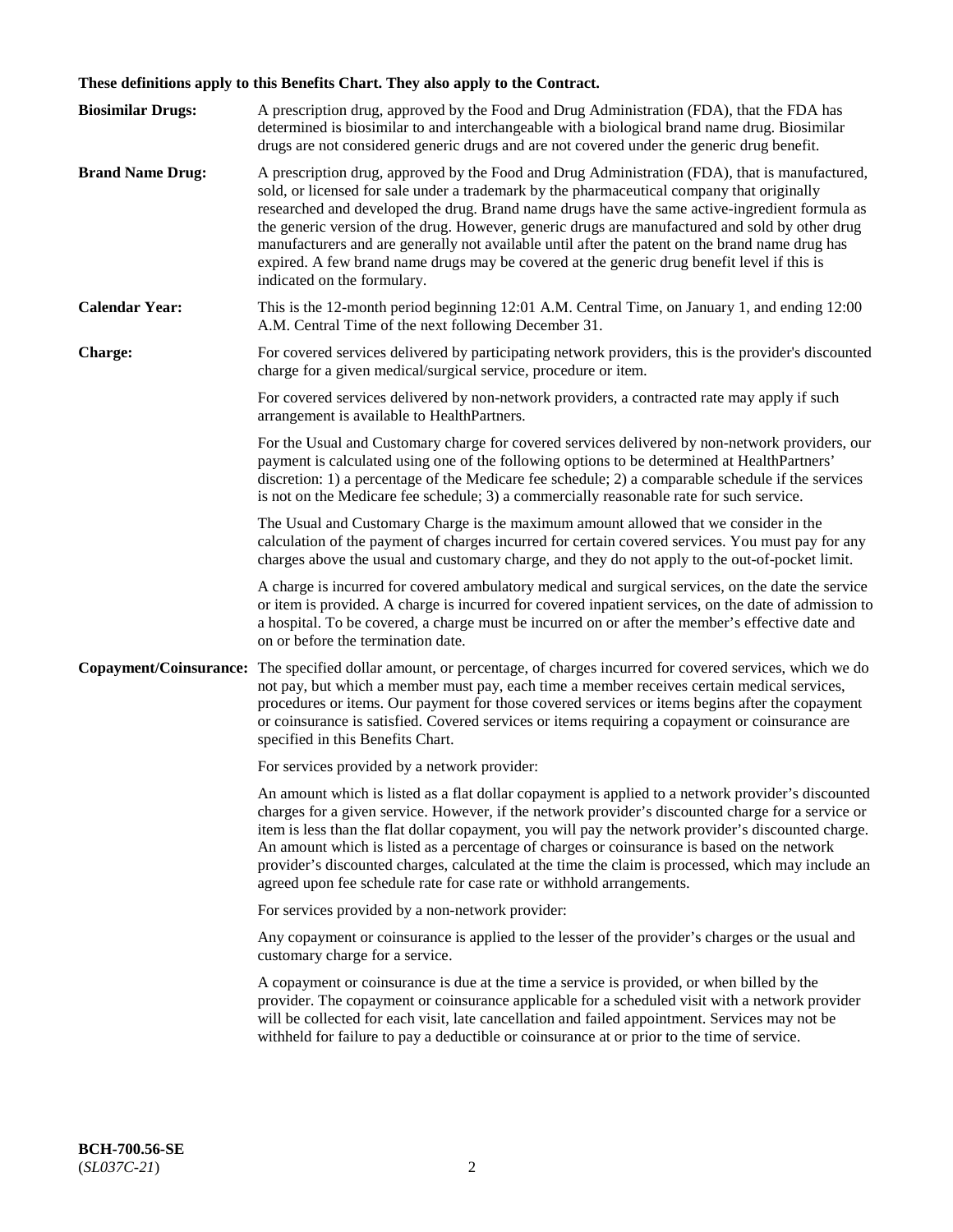| Deductible:                | The specified dollar amount of charges incurred for covered services, which we do not pay, but a<br>member or a family has to pay first in a calendar year. Our payment for those services or items<br>begins after the deductible is satisfied. For network providers, the amount of the charges that apply<br>to the deductible are based on the network provider's discounted charges, calculated at the time<br>the claim is processed, which may include an agreed upon fee schedule rate for case rate or<br>withhold arrangements. For non-network providers, the amount of charges that apply to the<br>deductible are the lesser of the provider's charges or the usual and customary charge for a service.                                                                                                                                                                                                                                                                                                                                                                                                                                                                                                                                             |
|----------------------------|------------------------------------------------------------------------------------------------------------------------------------------------------------------------------------------------------------------------------------------------------------------------------------------------------------------------------------------------------------------------------------------------------------------------------------------------------------------------------------------------------------------------------------------------------------------------------------------------------------------------------------------------------------------------------------------------------------------------------------------------------------------------------------------------------------------------------------------------------------------------------------------------------------------------------------------------------------------------------------------------------------------------------------------------------------------------------------------------------------------------------------------------------------------------------------------------------------------------------------------------------------------|
|                            | Any amounts paid or reimbursed by a third party, including but not limited to: point of service<br>rebates, manufacturer coupons, manufacturer debit cards or other forms of direct reimbursement to<br>a member for a product or service, will not apply toward your deductible, to the extent permitted<br>under state and federal law.                                                                                                                                                                                                                                                                                                                                                                                                                                                                                                                                                                                                                                                                                                                                                                                                                                                                                                                        |
|                            | Your plan has an embedded deductible. This means once a member meets the individual<br>deductible, the plan begins paying benefits for that person. If two or more members of the family<br>meet the family deductible, the plan begins paying benefits for all members of the family,<br>regardless of whether each member has met the individual deductible. However, a member may<br>not contribute more than the individual deductible toward the family deductible.                                                                                                                                                                                                                                                                                                                                                                                                                                                                                                                                                                                                                                                                                                                                                                                         |
|                            | All services are subject to the deductible unless otherwise indicated below in this Benefits Chart.                                                                                                                                                                                                                                                                                                                                                                                                                                                                                                                                                                                                                                                                                                                                                                                                                                                                                                                                                                                                                                                                                                                                                              |
| Formulary:                 | This is a current list, which may be revised from time to time, of formulary prescription drugs,<br>medications, equipment and supplies covered by us as indicated in the Benefits Chart which are<br>covered at the highest benefit level. Some drugs may require prior authorization to be covered as<br>formulary drugs. You may be granted an exception to the formulary that is available to you upon<br>request. These guidelines and procedures include exceptions to the formulary for anti-psychotic<br>prescription drugs prescribed to treat emotional disturbances or mental illness if your health care<br>provider (1) indicates to the dispensing pharmacist, orally or in writing, that the prescription must<br>be dispensed as indicated and (2) certifies in writing to us that the prescribed drug will best treat<br>your condition. Also, you may continue to receive certain non-formulary prescription drugs for<br>diagnosed mental illness or emotional disturbance when our formulary changes or you change<br>health plans for up to one year following the change. We also have written guidelines and<br>procedures for granting formulary exceptions for other drugs that are available to you upon request<br>or on our website. |
|                            | <b>HMO Formulary Exception Process (including antipsychotic drugs).</b> If you are prescribed a<br>drug, we must promptly grant you an exception to our formulary when your health care provider<br>indicates to us that:                                                                                                                                                                                                                                                                                                                                                                                                                                                                                                                                                                                                                                                                                                                                                                                                                                                                                                                                                                                                                                        |
|                            | (1) the formulary drug causes an adverse reaction to the patient;<br>(2) the formulary drug is contraindicated for the patient; or<br>(3) the health care provider demonstrates that the prescription drug must be dispensed as written<br>to provide maximum medical benefit to the patient.                                                                                                                                                                                                                                                                                                                                                                                                                                                                                                                                                                                                                                                                                                                                                                                                                                                                                                                                                                    |
|                            | The formulary, and information on drugs that require authorization, are available by calling<br>Member Services or logging on to your "myHealthPartners" account at healthpartners.com.                                                                                                                                                                                                                                                                                                                                                                                                                                                                                                                                                                                                                                                                                                                                                                                                                                                                                                                                                                                                                                                                          |
|                            | Formulary Changes. The formulary may change throughout the year. If you are affected by a<br>formulary change, you will receive at least 30 days' advanced notice of that change, and you<br>may request a formulary exception.                                                                                                                                                                                                                                                                                                                                                                                                                                                                                                                                                                                                                                                                                                                                                                                                                                                                                                                                                                                                                                  |
| <b>Generic Drug:</b>       | A prescription drug, approved by the Food and Drug Administration (FDA) that the FDA has<br>determined is comparable to a brand name drug product in dosage form, strength, route of<br>administration, quality, intended use and documented bioequivalence. Generally, generic drugs<br>cost less than brand name drugs. Some brand name drugs may be covered at the generic drug<br>benefit level if this is indicated on the formulary.                                                                                                                                                                                                                                                                                                                                                                                                                                                                                                                                                                                                                                                                                                                                                                                                                       |
| <b>Non-Formulary Drug:</b> | This is a prescription drug approved by the Food and Drug Administration (FDA) that is not on<br>the formulary, is medically necessary and is not investigative or otherwise excluded under this<br>Benefits Chart.                                                                                                                                                                                                                                                                                                                                                                                                                                                                                                                                                                                                                                                                                                                                                                                                                                                                                                                                                                                                                                              |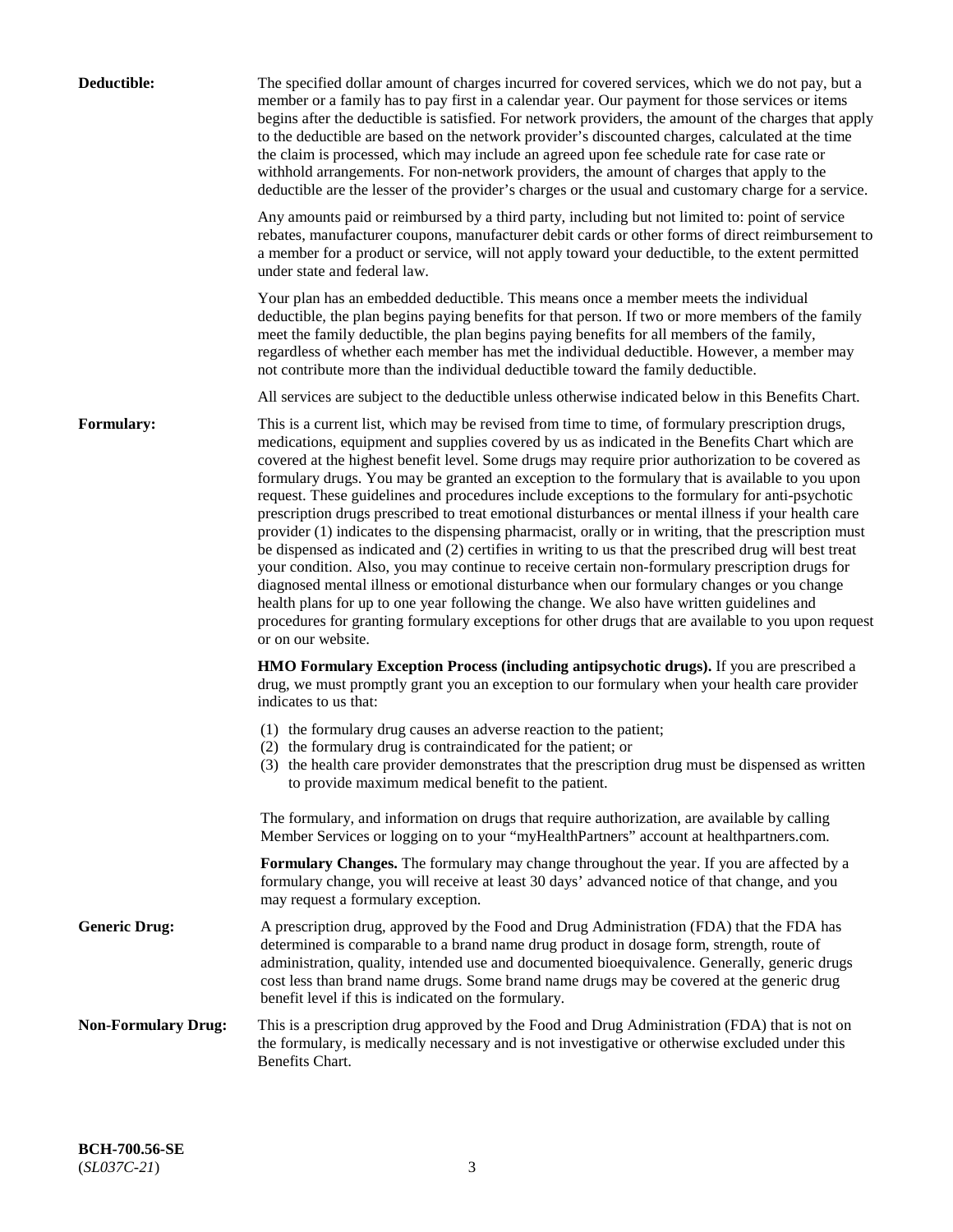| <b>Out-of-Pocket Expenses:</b> | You pay the specified copayments/coinsurance and deductibles applicable for particular services,<br>subject to the out-of-pocket limit described below. These amounts are in addition to the monthly<br>enrollment payments.                                                                                                                                                                                                                                                                                                        |
|--------------------------------|-------------------------------------------------------------------------------------------------------------------------------------------------------------------------------------------------------------------------------------------------------------------------------------------------------------------------------------------------------------------------------------------------------------------------------------------------------------------------------------------------------------------------------------|
| <b>Out-of-Pocket Limit:</b>    | You pay the copayments/coinsurance and deductibles for covered services, to the individual or<br>family out-of-pocket limit. Thereafter we cover 100% of the charges incurred for all other covered<br>services, for the rest of the calendar year. You pay amounts greater than the out-of-pocket limit if<br>you exceed any visit or day limits.                                                                                                                                                                                  |
|                                | Non-Network Benefits above the usual and customary charge (see definition of charge above) do<br>not apply to the out-of-pocket limit.                                                                                                                                                                                                                                                                                                                                                                                              |
|                                | Non-Network benefits for transplant surgery do not apply to the out-of-pocket limit.                                                                                                                                                                                                                                                                                                                                                                                                                                                |
|                                | Any amounts paid or reimbursed by a third party, including but not limited to: point of service<br>rebates, manufacturer coupons, manufacturer debit cards or other forms of direct reimbursement to<br>a member for a product or service, will not apply as an out of pocket expense, to the extent<br>permitted under state and federal law.                                                                                                                                                                                      |
|                                | You are responsible to keep track of the out-of-pocket expenses. Contact our Member Services<br>department for assistance in determining the amount paid by the enrollee for specific eligible<br>services received. Claims for reimbursement under the out-of-pocket limit provisions are subject<br>to the same time limits and provisions described under the "Claims Provisions" section of the<br>Contract.                                                                                                                    |
| <b>Specialty Drug List:</b>    | This is a current list, which may be revised from time to time, of prescription drugs, medications,<br>equipment and supplies, which are typically bio-pharmaceuticals. The purpose of a specialty drug<br>list is to facilitate enhanced monitoring of complex therapies used to treat specific conditions.<br>Specialty drugs are covered by us as indicated in this Benefits Chart. The specialty drug list is<br>available by calling Member Services or logging on to your "myHealthPartners" account at<br>healthpartners.com |
| virtuwell:                     | This is an online service that you may use to receive a diagnosis and treatment for certain routine<br>conditions, such as a cold and flu, ear pain and sinus infections. You may access the virtuwell<br>website at virtuwell.com.                                                                                                                                                                                                                                                                                                 |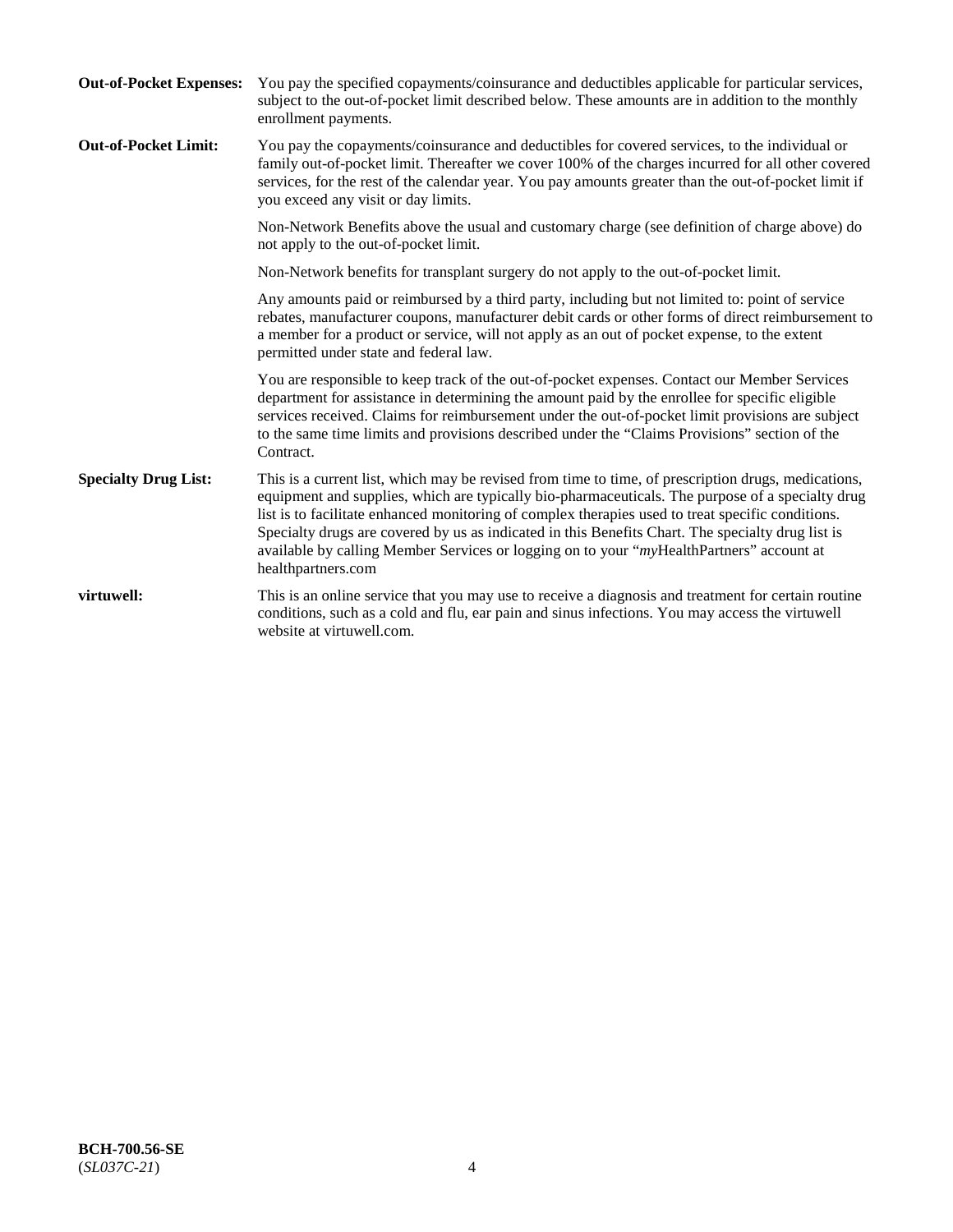## **DEDUCTIBLES AND OUT-OF-POCKET LIMITS**

#### **Individual Calendar Year Deductible**

| <b>Network Benefits</b> | <b>Non-Network Benefits</b> |
|-------------------------|-----------------------------|
| \$2,000                 | \$10,000                    |

### **Family Calendar Year Deductible**

| <b>Network Benefits</b> | <b>Non-Network Benefits</b> |
|-------------------------|-----------------------------|
| \$6,000                 | \$20,000                    |

Separate deductibles must be satisfied under the Network Benefits and Non-Network Benefits.

Your plan has an embedded deductible. This means once a member meets the individual deductible, the plan begins paying benefits for that person. If two or more members of the family meet the family deductible, the plan begins paying benefits for all members of the family, regardless of whether each member has met the individual deductible. However, a member may not contribute more than the individual deductible toward the family deductible.

Any amounts paid or reimbursed by a third party, including but not limited to: point of service rebates, manufacturer coupons, debit cards or other forms of direct reimbursement to a member for a product or service, will not apply toward your deductible, to the extent permitted under state and federal law.

#### **Individual Calendar Year Out-of-Pocket Limit**

| <b>Network Benefits</b> | <b>Non-Network Benefits</b> |
|-------------------------|-----------------------------|
| \$7,000                 | \$30,000                    |

#### **Family Calendar Year Out-of-Pocket Limit**

| <b>Network Benefits</b> | <b>Non-Network Benefits</b> |
|-------------------------|-----------------------------|
| \$14,000                | \$60,000                    |

Separate Out-of-Pocket Limits must be satisfied under the Network Benefits and Non-Network Benefits.

Non-Network Benefits above the usual and customary charge will not apply toward the individual or family out-of-pocket limit.

Any amounts paid or reimbursed by a third party, including but not limited to: point of service rebates, manufacturer coupons, manufacturer debit cards or other forms of direct reimbursement to a member for a product or service, will not apply as an out of pocket expense, to the extent permitted under state and federal law.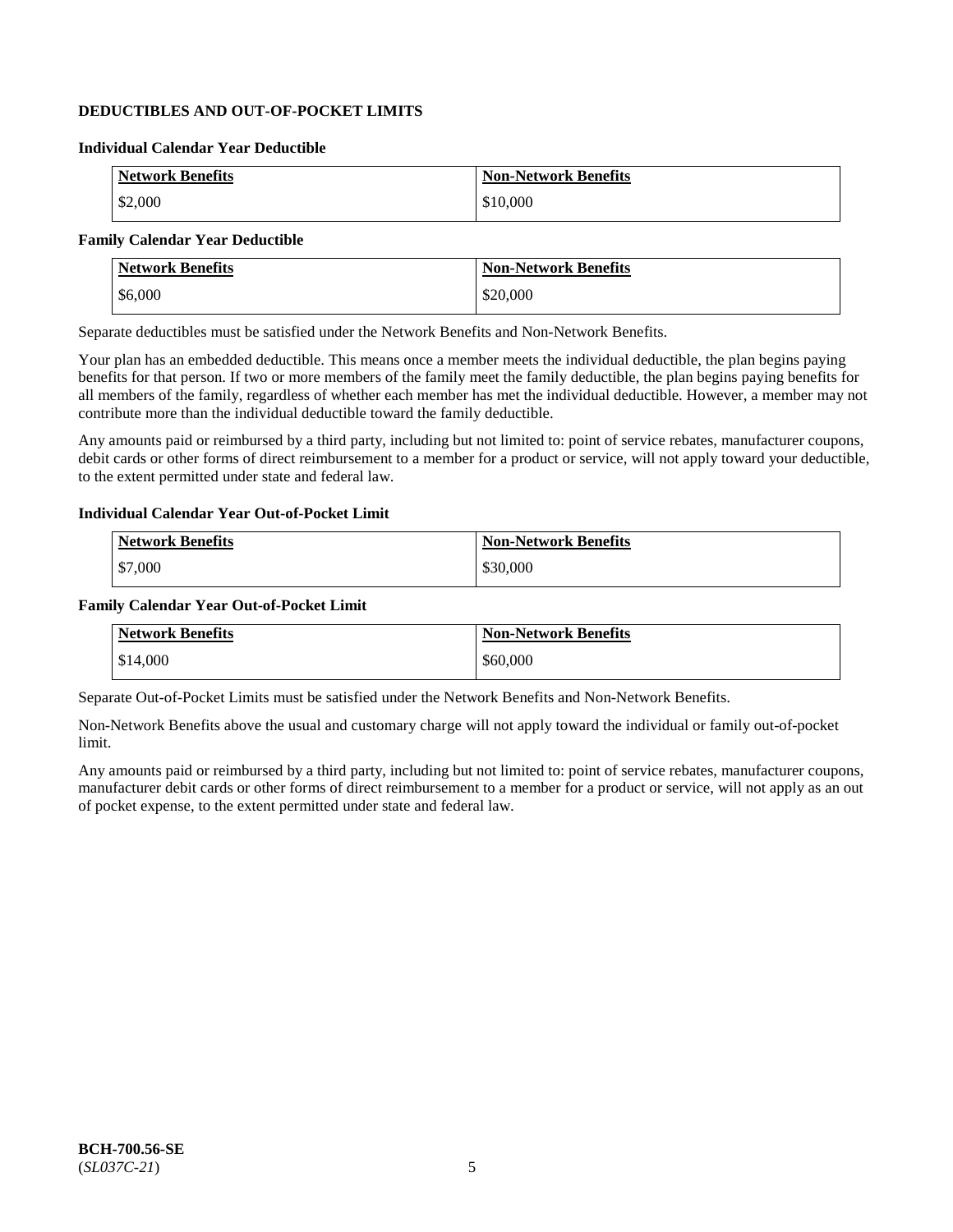## **AMBULANCE AND MEDICAL TRANSPORTATION**

### **Covered Services:**

We cover ambulance and medical transportation for medical emergencies and as shown below.

We also cover medically necessary, non-emergency medical transportation if it meets our medical coverage criteria.

Covered services and supplies are based on established medical policies, which are subject to periodic review and modification by the medical or dental directors. These medical policies (medical coverage criteria) and applicable prior authorization requirements are available by calling Member Services or logging on to your "myHealthPartners" account at [healthpartners.com.](https://www.healthpartners.com/hp/index.html)

### **Ambulance and medical transportation for medical emergencies (other than non-emergency fixed wing air ambulance transportation)**

| Network Benefits             | <b>Non-Network Benefits</b> |
|------------------------------|-----------------------------|
| 70% of the charges incurred. | See Network Benefits.       |

### **Non-emergency fixed wing air ambulance transportation**

| Network Benefits             | <b>Non-Network Benefits</b>  |
|------------------------------|------------------------------|
| 70% of the charges incurred. | 50% of the charges incurred. |

### **Not Covered:**

See "Services Not Covered" in the Group Membership Contract.

## **BEHAVIORAL HEALTH SERVICES**

### **Covered Services:**

Covered services are based on established medical policies, which are subject to periodic review and modification by the medical directors. These medical policies (medical coverage criteria) are available by calling Member Services or logging on to your "*my*HealthPartners" account at [healthpartners.com.](http://www.healthpartners.com/)

You have rights to parity in mental health and substance use disorder treatment as required by the federal Mental Health Parity and Addiction Equity Act and Minnesota Statutes, section 62Q.47. These laws require:

- That mental health and substance abuse services be covered on the same basis as medical services;
- That cost-sharing for mental health and substance abuse services can be no more restrictive than cost-sharing for similar medical services;
- That treatment restrictions and limitation such as prior authorization and medical necessity can be no more restrictive than for similar medical services;
- That if enrollees have concerns they can call Member Services, file a complaint with HealthPartners, or file a complaint with the Minnesota Department of Health.

### **Mental Health Services**

We cover services for: mental health diagnoses as described in the Diagnostic and Statistical Manual of Mental Disorders – Fifth Edition (DSM-5) (most recent edition) that lead to significant disruption of function in the member's life.

We also provide coverage for mental health treatment ordered by a Minnesota court under a valid court order that is issued on the basis of a behavioral care evaluation performed by a licensed psychiatrist or doctoral level licensed psychologist, which includes a diagnosis and an individual treatment plan for care in the most appropriate, least restrictive environment. We must be given a copy of the court order and the behavioral care evaluation, and the service must be a covered benefit under this plan, and the service must be provided by a network provider, or other provider as required by law. We cover the evaluation upon which the court order was based if it was provided by a network provider. We also provide coverage for the initial mental health evaluation of a child, regardless of whether that evaluation leads to a court order for treatment, if the evaluation is ordered by a Minnesota juvenile court.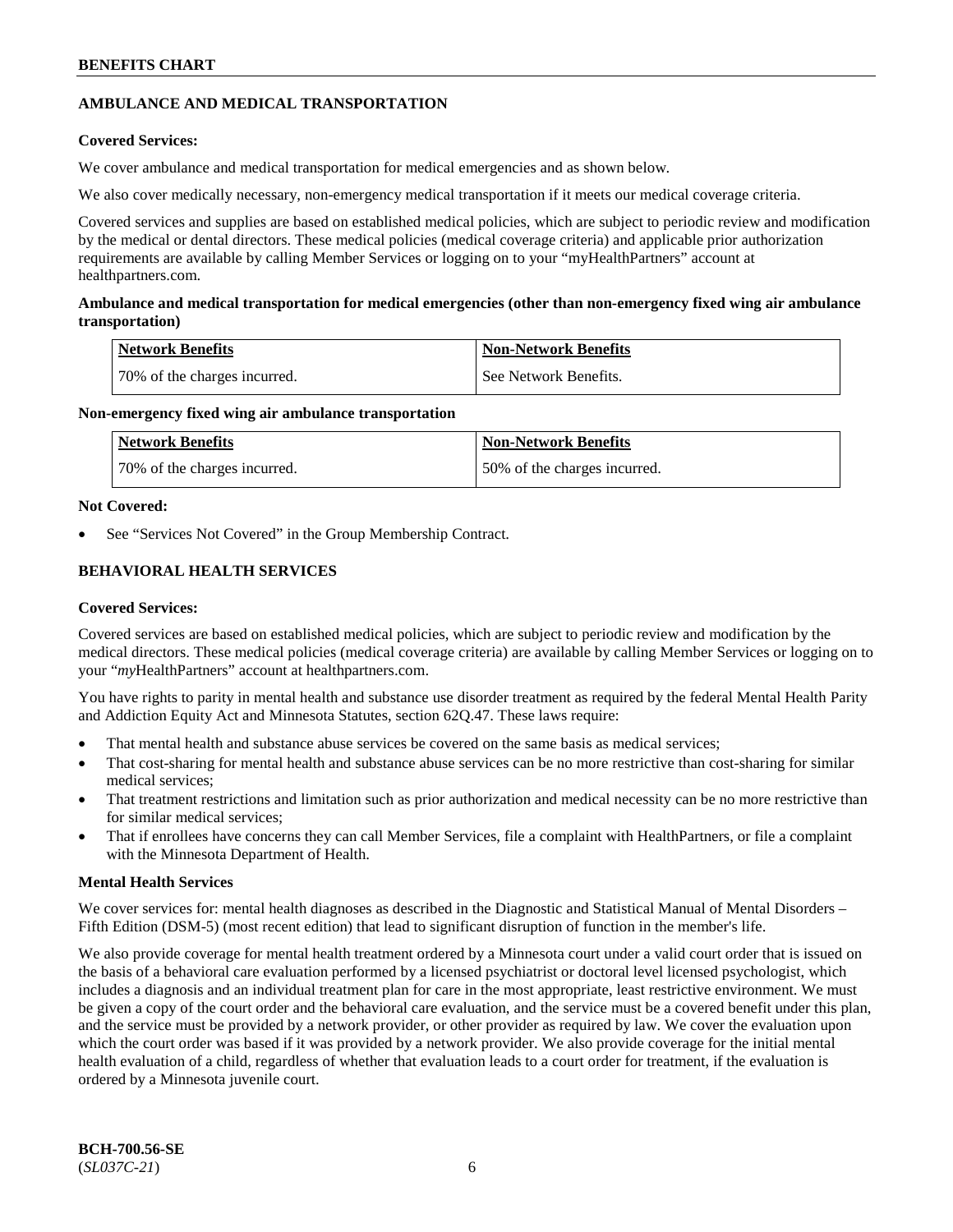**Outpatient Services, including intensive outpatient and day treatment:** We cover medically necessary outpatient professional mental health services for evaluation, crisis intervention, and treatment of mental health disorders.

A comprehensive diagnostic assessment will be made of each patient as the basis for a determination by a mental health professional, concerning the appropriate treatment and the extent of services required.

Outpatient services we cover for a diagnosed mental health condition include the following:

- Individual, group, family, and multi-family therapy;
- Medication management provided by a physician, certified nurse practitioner, or physician's assistant;
- Psychological testing services for the purposes of determining the differential diagnoses and treatment planning for patients currently receiving behavioral health services;
- Day treatment and intensive outpatient services in a licensed program;
- Partial hospitalization services in a licensed hospital or community mental health center;
- Psychotherapy and nursing services provided in the home if authorized by us; and
- Treatment for gender dysphoria that meets medical coverage criteria.

| <b>Network Benefits</b>                                                                                                                                                                                                                                           | <b>Non-Network Benefits</b>  |
|-------------------------------------------------------------------------------------------------------------------------------------------------------------------------------------------------------------------------------------------------------------------|------------------------------|
| 70% of the charges incurred.                                                                                                                                                                                                                                      | 50% of the charges incurred. |
| <b>First three visits</b>                                                                                                                                                                                                                                         |                              |
| The first three mental and chemical health visits, urgent<br>care visits, office visits, convenience clinic visits,<br>telephone visits and e-visits (other than virtuwell)<br>combined in a calendar year are covered at 100%, not<br>subject to the deductible. |                              |
| Physicians services are included; however charges for<br>day treatment services, group visits, office procedures,<br>laboratory, radiology and other ancillary services are<br>not included and will be subject to your deductible and<br>coinsurance.            |                              |

#### **Group Therapy**

| Network Benefits             | <b>Non-Network Benefits</b>  |
|------------------------------|------------------------------|
| 70% of the charges incurred. | 50% of the charges incurred. |

**Inpatient Services, including psychiatric residential treatment:** We cover medically necessary inpatient services in a hospital and professional services for treatment of mental health disorders. Medical stabilization is covered under inpatient hospital services in the "Hospital and Skilled Nursing Facility Services" section.

We also cover medically necessary psychiatric residential treatment for adults and emotionally disabled children as diagnosed by a physician. This care must be authorized by us and provided by a hospital or residential behavioral health treatment facility licensed by the local state or Health and Human Services Department. Services not covered under this benefit include shelter services, correctional services, detention services, transitional services, group residential services, foster care services and wilderness programs.

| <b>Network Benefits</b>      | <b>Non-Network Benefits</b>  |
|------------------------------|------------------------------|
| 70% of the charges incurred. | 50% of the charges incurred. |

#### **Chemical Health Services**

We cover medically necessary services for assessments by a licensed alcohol and drug counselor and treatment of Substance-Related Disorders as defined in the latest edition of the DSM-5.

**Outpatient Services, including intensive outpatient and day treatment services:** We cover medically necessary outpatient professional services for the diagnosis and treatment of chemical dependency. Chemical dependency treatment programs must be licensed by the applicable state agency.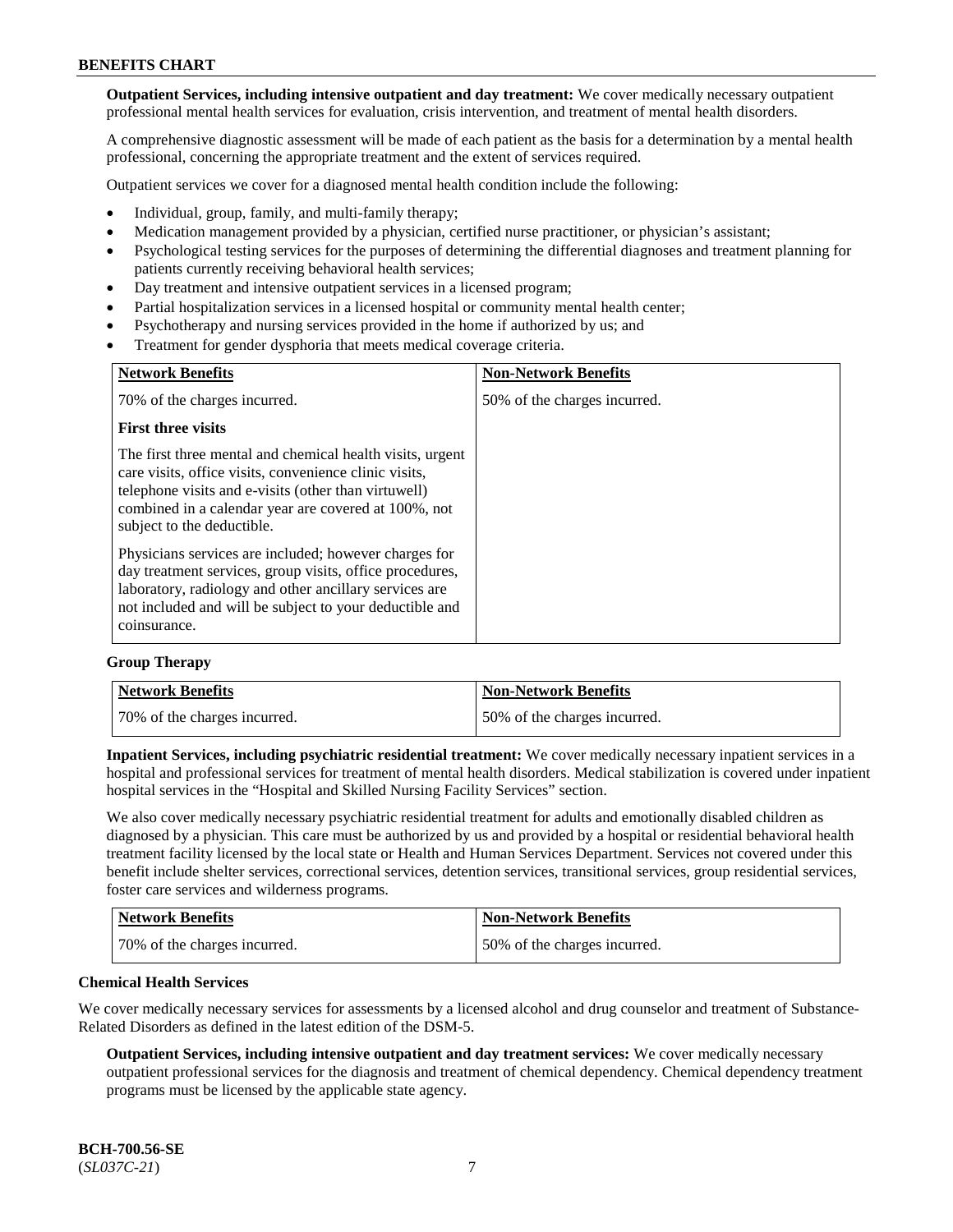Outpatient services we cover for a diagnosed chemical dependency condition include the following:

- Individual, group, family, and multi-family therapy provided in an office setting;
- Opiate replacement therapy including methadone and buprenorphine treatment; and
- Day treatment and intensive outpatient services in a licensed program.

| <b>Network Benefits</b>                                                                                                                                                                                                                                           | <b>Non-Network Benefits</b>  |
|-------------------------------------------------------------------------------------------------------------------------------------------------------------------------------------------------------------------------------------------------------------------|------------------------------|
| 70% of the charges incurred.                                                                                                                                                                                                                                      | 50% of the charges incurred. |
| <b>First three visits</b>                                                                                                                                                                                                                                         |                              |
| The first three mental and chemical health visits, urgent<br>care visits, office visits, convenience clinic visits,<br>telephone visits and e-visits (other than virtuwell)<br>combined in a calendar year are covered at 100%, not<br>subject to the deductible. |                              |
| Physicians services are included; however charges for<br>day treatment services, group visits, office procedures,<br>laboratory, radiology and other ancillary services are<br>not included and will be subject to your deductible and<br>coinsurance.            |                              |

**Inpatient Services:** We cover medically necessary inpatient services in a hospital or primary residential treatment in a licensed chemical health treatment center. Primary residential treatment is an intensive residential treatment program of limited duration, typically 30 days or less.

We cover services provided in a hospital that is licensed by the local state and accredited by Medicare.

**Detoxification Services.** We cover detoxification services in a hospital or community detoxification facility if it is licensed by the local Health and Human Services Department.

| Network Benefits             | Non-Network Benefits         |
|------------------------------|------------------------------|
| 70% of the charges incurred. | 50% of the charges incurred. |

### **Not Covered:**

See "Services Not Covered" in the Group Membership Contract.

### **CHIROPRACTIC SERVICES**

### **Covered Services:**

We cover chiropractic services for rehabilitative care, provided to diagnose and treat acute neuromusculo-skeletal conditions.

Massage therapy which is performed in conjunction with other treatment/modalities by a chiropractor, is part of a prescribed treatment plan and is not billed separately is covered.

| <b>Network Benefits</b>      | <b>Non-Network Benefits</b>           |
|------------------------------|---------------------------------------|
| 70% of the charges incurred. | 50% of the charges incurred.          |
|                              | Limit of 20 visits per calendar year. |

### **Not Covered:**

- Massage therapy for the purpose of comfort or convenience of the member.
- See "Services Not Covered" in the Group Membership Contract.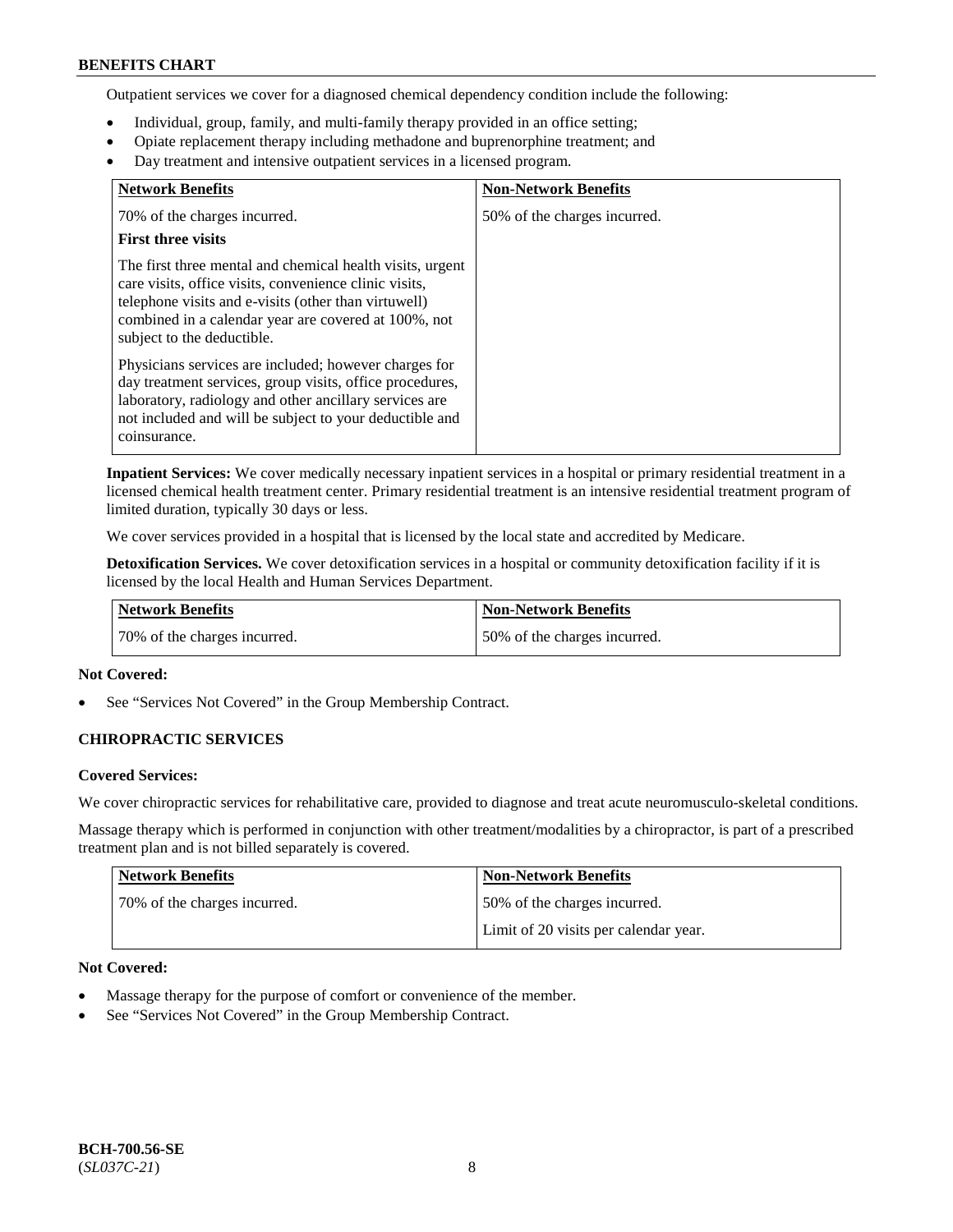## **CLINICAL TRIALS**

### **Covered Services:**

We cover certain routine services if you participate in a Phase I, Phase II, Phase III or Phase IV clinical trial that is conducted in relation to the prevention, detection, or treatment of cancer or other life-threatening disease or condition as defined in the Affordable Care Act. We cover routine patient costs for services that would be eligible under this Benefits Chart if the service was provided outside of a clinical trial.

| <b>Network Benefits</b>                                | <b>Non-Network Benefits</b>                            |
|--------------------------------------------------------|--------------------------------------------------------|
| Coverage level is same as corresponding Network        | Coverage level is same as corresponding Non-Network    |
| Benefit, depending on type of service provided such as | Benefit, depending on type of service provided such as |
| Office Visits for Illness or Injury, Inpatient or      | Office Visits for Illness or Injury, Inpatient or      |
| <b>Outpatient Hospital Services.</b>                   | Outpatient Hospital Services.                          |

### **Not Covered:**

- The investigative item, device or service itself.
- Items or services that are provided solely to satisfy data collection and analysis needs and that are not used in the direct clinical management of the patient.
- A service that is clearly inconsistent with widely accepted and established standards of care for a particular diagnosis.
- See "Services Not Covered" in the Group Membership Contract.

## **DENTAL SERVICES**

## **Covered Services:**

We cover services as described below.

**Accidental Dental Services:** We cover dentally necessary services to treat and restore damage done to sound, natural, unrestored teeth as a result of an accidental injury. Coverage is for damage caused by external trauma to face and mouth only, not for cracked or broken teeth which result from biting or chewing. We cover restorations, root canals, crowns and replacement of teeth lost that are directly related to the accident in which the member was involved. We cover initial exams, xrays, and palliative treatment including extractions, and other oral surgical procedures directly related to the accident. Subsequent treatment must be initiated within the specified time-frame and must be directly related to the accident. We do not cover restoration and replacement of teeth that are not "sound and natural" at the time of the accident.

Full mouth rehabilitation to correct occlusion (bite) and malocclusion (misaligned teeth not due to the accident) are not covered.

When an implant-supported dental prosthetic treatment is pursued, the accidental dental benefit will be applied to the prosthetic procedure. Benefits are limited to the amount that would be paid toward the placement of a removable dental prosthetic appliance that could be used in the absence of implant treatment. Care must be provided or pre-authorized by a HealthPartners dentist.

| <b>Network Benefits</b>      | <b>Non-Network Benefits</b>  |
|------------------------------|------------------------------|
| 70% of the charges incurred. | 50% of the charges incurred. |

For all accidental dental services, treatment and/or restoration must be initiated within six months of the date of the injury. Coverage is limited to the initial course of treatment and/or initial restoration. Services must be provided within twenty-four months of the date of injury to be covered.

### **Medical Referral Dental Services**

**Medically Necessary Outpatient Dental Services:** We cover medically necessary outpatient dental services. Coverage is limited to dental services required for treatment of an underlying medical condition, e.g., removal of teeth to complete radiation treatment for cancer of the jaw, cysts and lesions.

| Network Benefits             | <b>Non-Network Benefits</b>  |
|------------------------------|------------------------------|
| 70% of the charges incurred. | 50% of the charges incurred. |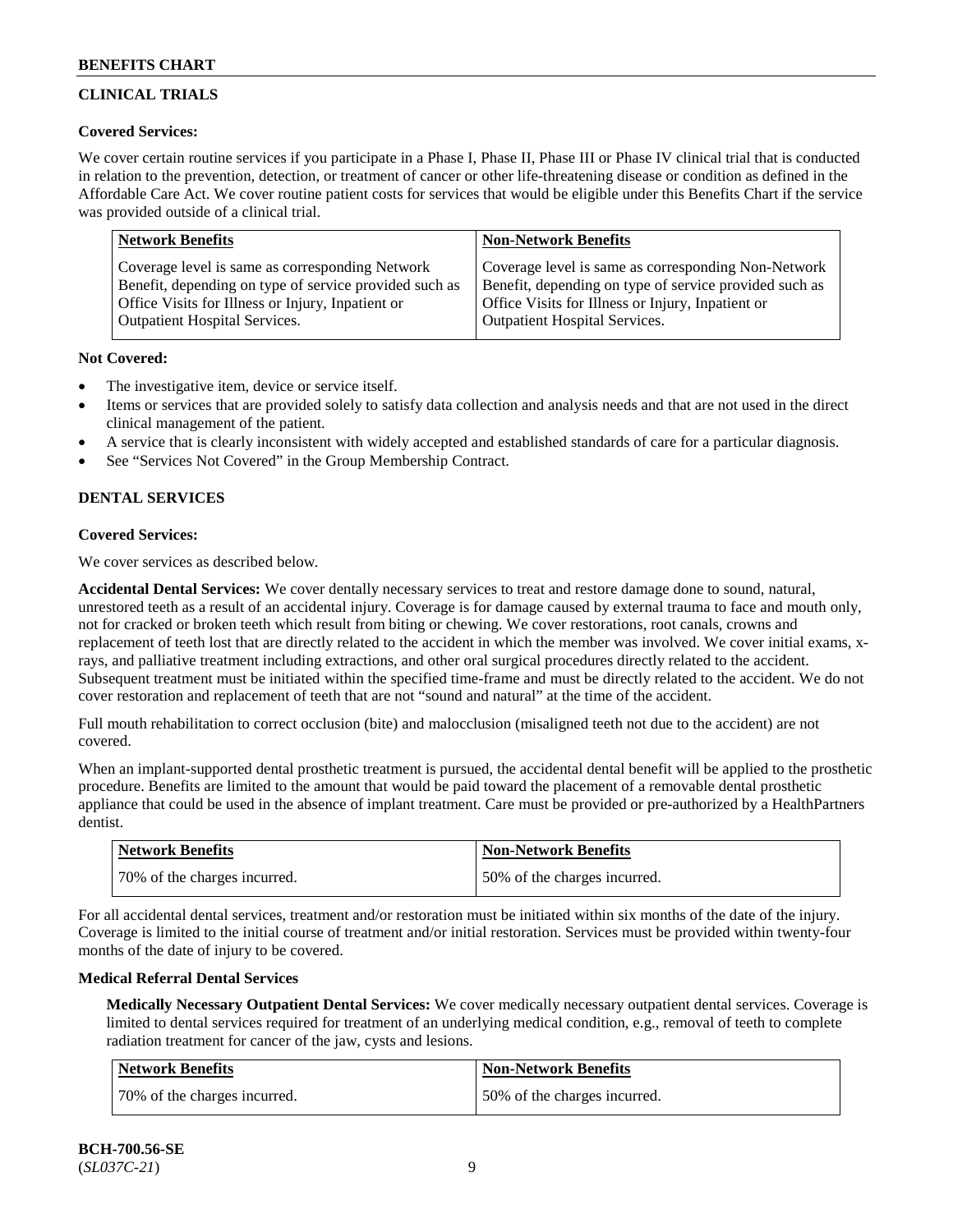**Medically Necessary Hospitalization and Anesthesia for Dental Care:** We cover medically necessary hospitalization for dental care. This is limited to charges incurred by a member who: (1) is a child under age  $5$ ; (2) is severely disabled; (3) has a medical condition and requires hospitalization or general anesthesia for dental care treatment; or (4) is a child between age 5 and 12 and care in dental offices has been attempted unsuccessfully and usual methods of behavior modification have not been successful, or when extensive amounts of restorative care, exceeding four appointments, are required. Coverage is limited to facility and anesthesia charges. Oral surgeon/dentist professional fees are not covered.

| <b>Network Benefits</b>      | <b>Non-Network Benefits</b>  |
|------------------------------|------------------------------|
| 70% of the charges incurred. | 50% of the charges incurred. |

**Medical Complications of Dental Care:** We cover medical complications of dental care. Treatment must be medically necessary care and related to medical complications of non-covered dental care, including complications of the head, neck, or substructures.

| Network Benefits             | Non-Network Benefits         |
|------------------------------|------------------------------|
| 70% of the charges incurred. | 50% of the charges incurred. |

**Oral Surgery**: We cover oral surgery. Coverage is limited to treatment of medical conditions requiring oral surgery, such as treatment of oral neoplasm, non-dental cysts, fracture of the jaws, trauma of the mouth and jaws.

| Network Benefits             | <b>Non-Network Benefits</b>  |
|------------------------------|------------------------------|
| 70% of the charges incurred. | 50% of the charges incurred. |

**Treatment of Cleft Lip and Cleft Palate:** We cover treatment of cleft lip and cleft palate of a dependent child to age 26, including orthodontic treatment and oral surgery directly related to the cleft. Benefits are limited to inpatient or outpatient expenses arising from medical and dental treatment that was scheduled or initiated prior to the dependent turning age 19. Dental services that are not required for the treatment of cleft lip or cleft palate are not covered. If a dependent child covered under this Contract is also covered under a dental plan which includes orthodontic services, that dental plan shall be considered primary for the necessary orthodontic services. Oral appliances are subject to the same copayment, conditions and limitations as durable medical equipment.

| Network Benefits             | Non-Network Benefits         |
|------------------------------|------------------------------|
| 70% of the charges incurred. | 50% of the charges incurred. |

**Treatment of Temporomandibular Disorder (TMD) and Craniomandibular Disorder (CMD):** We cover surgical and non-surgical treatment of temporomandibular disorder (TMD) and craniomandibular disorder (CMD), which is medically necessary care. Dental services which are not required to directly treat TMD or CMD are not covered.

| <b>Network Benefits</b>      | Non-Network Benefits         |
|------------------------------|------------------------------|
| 70% of the charges incurred. | 50% of the charges incurred. |

### **Not Covered:**

- Dental treatment, procedures or services not listed in this Benefits Chart.
- Accident related dental services if treatment is (1) provided to teeth which are not sound and natural, (2) to teeth which have been restored, (3) initiated beyond six months from the date of the injury, (4) received beyond the initial treatment or restoration or (5) received beyond twenty-four months from the date of injury.
- Oral surgery to remove wisdom teeth.
- Orthognathic treatment or procedures and all related services, unless it is required to treat TMD or CMD and it meets our medical coverage criteria.
- See "Services Not Covered" in the Group Membership Contract.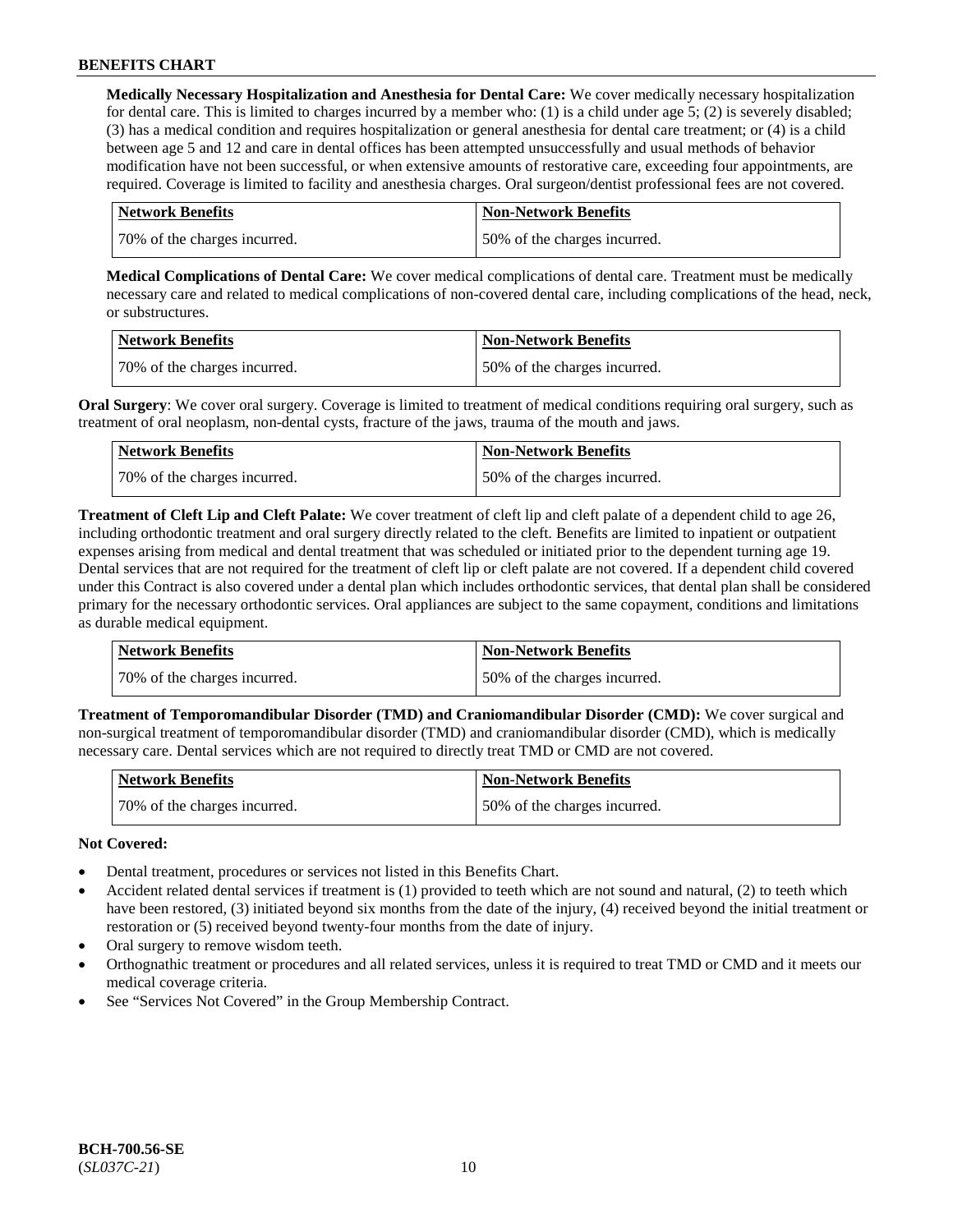## **DIAGNOSTIC IMAGING SERVICES**

#### **Covered Services:**

We cover diagnostic imaging, when ordered by a provider and provided in a clinic or outpatient hospital facility.

For Network Benefits, non-emergent, scheduled outpatient Magnetic Resonance Imaging (MRI) and Computed Tomography (CT) must be provided at a designated facility. Your physician or facility will obtain or verify prior authorization for these services with HealthPartners, as needed.

We cover services provided in a clinic or outpatient hospital facility (to see the benefit level for inpatient hospital or skilled nursing facility services, see benefits under Inpatient Hospital and Skilled Nursing Facility Services).

#### **Outpatient Magnetic Resonance Imaging (MRI) and Computed Tomography (CT)**

| Network Benefits             | <b>Non-Network Benefits</b>  |
|------------------------------|------------------------------|
| 70% of the charges incurred. | 50% of the charges incurred. |

#### **All other outpatient diagnostic imaging services for illness or injury**

#### **Services for illness or injury**

| Network Benefits             | <b>Non-Network Benefits</b>  |
|------------------------------|------------------------------|
| 70% of the charges incurred. | 50% of the charges incurred. |

#### **Preventive services (MRI/CT procedures are not considered preventive)**

Diagnostic imaging services associated with preventive services are covered at the benefit level shown in the "Preventive Services" section of this Benefits Chart.

#### **Not Covered:**

See "Services Not Covered" in the Group Membership Contract.

### **DURABLE MEDICAL EQUIPMENT, PROSTHETICS, ORTHOTICS, AND SUPPLIES**

#### **Covered Services:**

We cover equipment and services, as described below.

We cover durable medical equipment and services, prosthetics, orthotics and supplies, subject to the limitations below, including certain disposable supplies, enteral feedings and the following diabetic supplies and equipment: glucose monitors, insulin pumps, syringes, blood and urine test strips and other diabetic supplies as deemed medically appropriate and necessary, for members with gestational, Type I or Type II diabetes.

External hearing aids (including osseointegrated or bone anchored) for members age 18 or younger who have hearing loss that is not correctable by other covered procedures. Coverage is limited to one basic, standard hearing aid for each ear every three years. A basic hearing aid is defined as a hearing device that consists of a microphone, amplifier, volume control, battery and receiver. It does not include upgrades above and beyond the functionality of a basic hearing aid, including but not limited to hearing improvements for group settings, background noise, Bluetooth/remote control functionality, or extended warranties. Charges for upgrades above the cost of a basic, standard hearing aid are not covered.

#### **Diabetic supplies purchased at a pharmacy**

| <b>Network Benefits</b>                                    | <b>Non-Network Benefits</b>  |
|------------------------------------------------------------|------------------------------|
| 70% of the charges incurred.<br>Deductible does not apply. | 50% of the charges incurred. |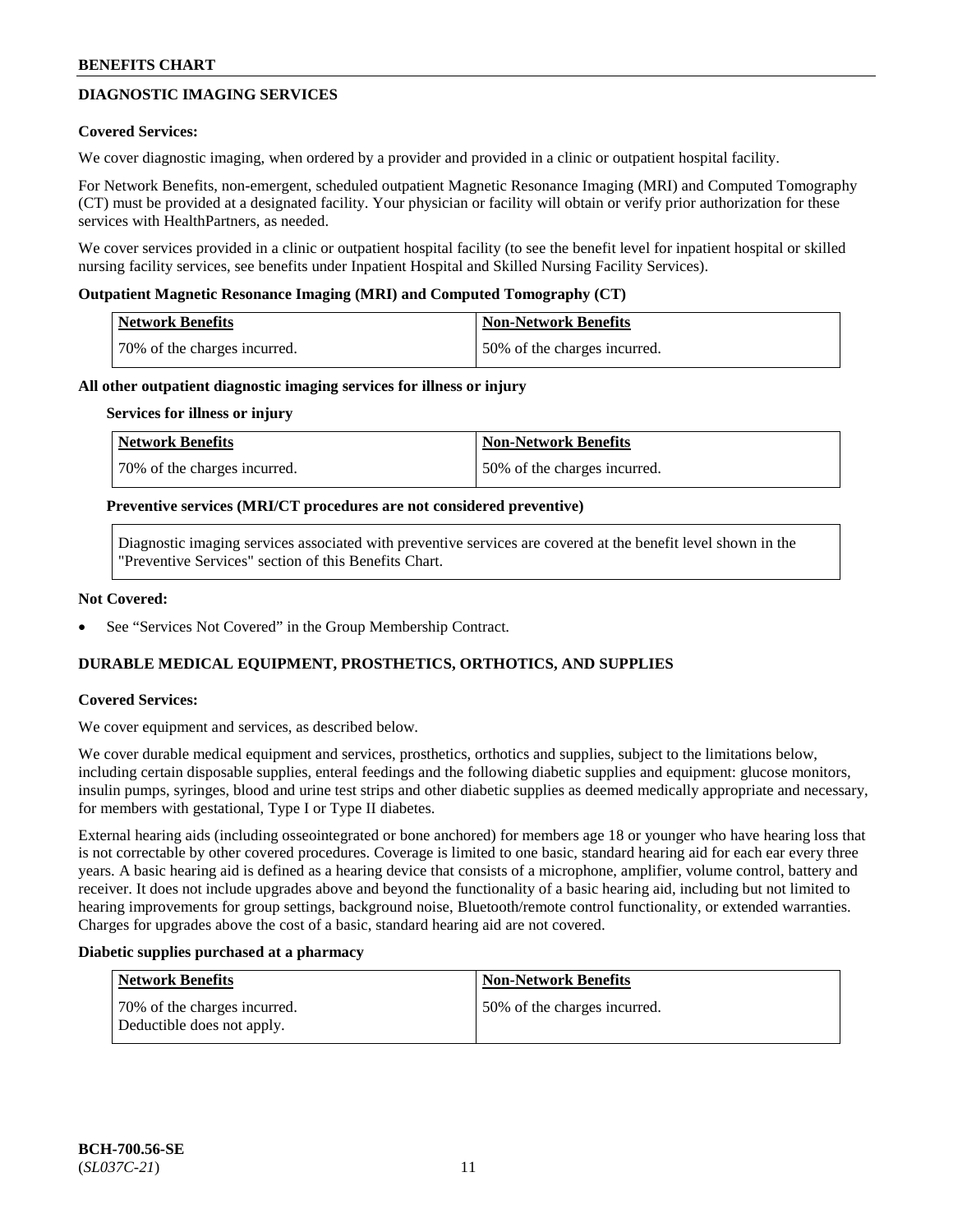### **Diabetic supplies purchased from a non-pharmacy provider**

| <b>Network Benefits</b>                                              | <b>Non-Network Benefits</b>  |
|----------------------------------------------------------------------|------------------------------|
| 70% of the charges incurred if purchased from an<br>approved vendor. | 50% of the charges incurred. |

#### **Special dietary treatment for Phenylketonuria (PKU) if it meets our medical coverage criteria**

| <b>Network Benefits</b>                                     | <b>Non-Network Benefits</b>  |
|-------------------------------------------------------------|------------------------------|
| 70\% of the charges incurred.<br>Deductible does not apply. | 50% of the charges incurred. |

#### **Oral amino acid based elemental formula if it meets our medical coverage criteria**

| <b>Network Benefits</b>      | <b>Non-Network Benefits</b>  |
|------------------------------|------------------------------|
| 70% of the charges incurred. | 50% of the charges incurred. |

### **All other durable medical equipment, prosthetics, orthotics and supplies**

| <b>Network Benefits</b>      | <b>Non-Network Benefits</b>  |
|------------------------------|------------------------------|
| 70% of the charges incurred. | 50% of the charges incurred. |

### **Limitations:**

Coverage of durable medical equipment is limited by the following:

- No more than a 93-day supply of diabetic supplies are covered and dispensed at a time.
- Payment will not exceed the cost of an alternate piece of equipment or service that is effective and medically necessary.
- Wigs for hair loss resulting from alopecia areata are limited to one per calendar year.
- For prosthetic benefits, other than hair prostheses (i.e., wigs) for hair loss resulting from alopecia areata and oral appliances for cleft lip and cleft palate, payment will not exceed the cost of an alternate piece of equipment or service that is effective, medically necessary and enables members to conduct standard activities of daily living.
- We reserve the right to determine if an item will be approved for rental vs. purchase.
- We require that certain diabetic supplies and equipment be purchased at a pharmacy.
- Diabetic supplies and equipment are limited to certain models and brands.
- Durable medical equipment and supplies must be obtained from or repaired by approved vendors.
- Covered services and supplies are based on established medical policies, which are subject to periodic review and modification by the medical or dental directors. Our coverage policy for diabetic supplies includes information on our required models and brands. These medical policies (medical coverage criteria) are available by calling Member Services or logging on to your "*my*HealthPartners" account a[t healthpartners.com.](https://www.healthpartners.com/hp/index.html)

### **Not Covered:**

Items that are not eligible for coverage include, but are not limited to:

- Replacement or repair of any covered items, if the items are (i) damaged or destroyed by misuse, abuse or carelessness, (ii) lost; or (iii) stolen.
- Duplicate or similar items.
- Labor and related charges for repair of any covered items which are more than the cost of replacement by an approved vendor.
- Sales tax, mailing, delivery charges, service call charges.
- Items that are primarily educational in nature or for hygiene, vocation, comfort, convenience or recreation.
- Communication aids or devices: equipment to create, replace or augment communication abilities including, but not limited to, speech processors, receivers, communication boards, or computer or electronic assisted communication.
- Hearing aids (implantable and external, including osseointegrated or bone anchored) and their fitting, except as specifically described in this Benefits Chart. This exclusion does not apply to cochlear implants.
- Eyeglasses, contact lenses and their fitting, measurement and adjustment, except as specifically described in this Benefits Chart.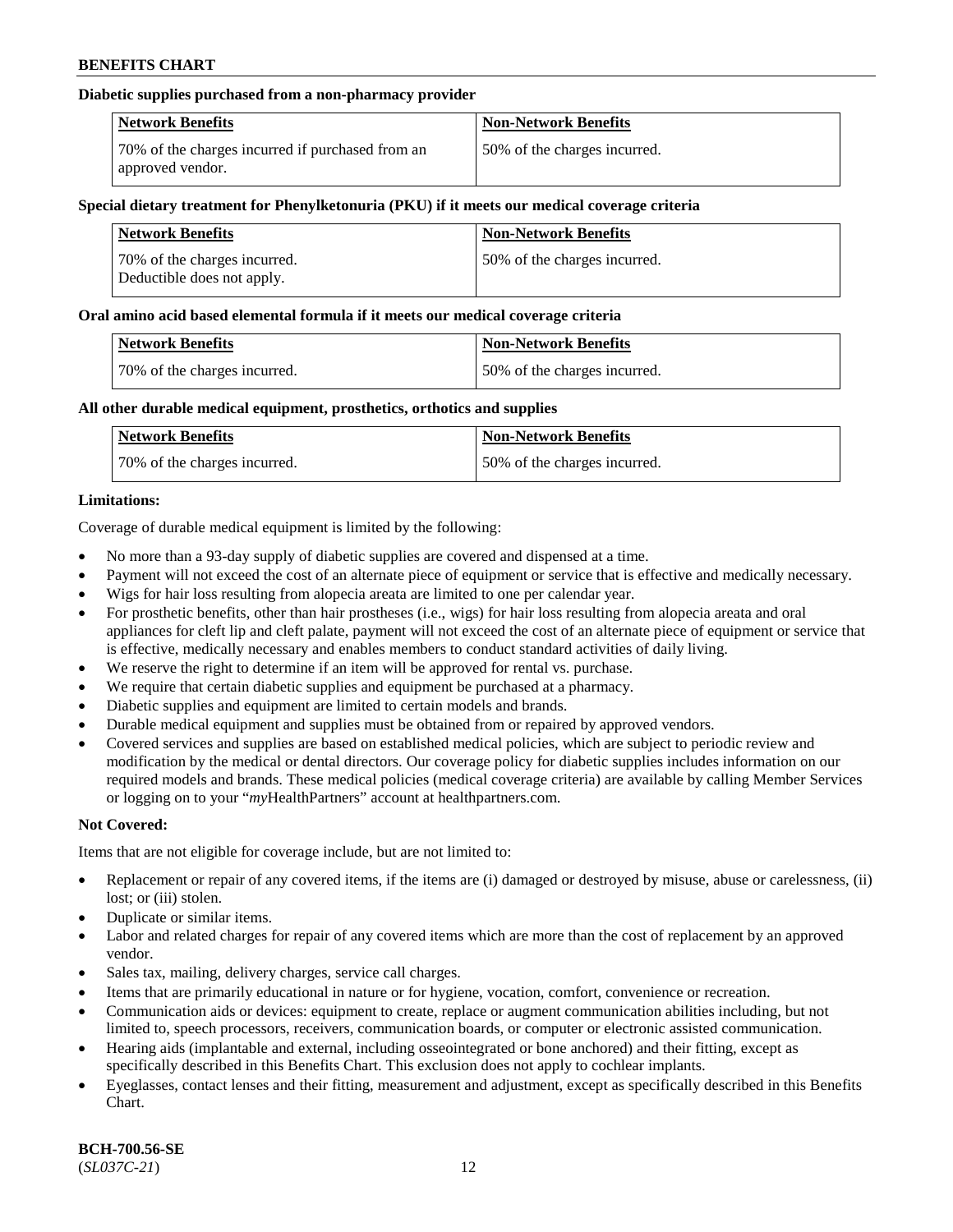- Hair prostheses (wigs), except as specifically described in this Benefits Chart.
- Household equipment which primarily has customary uses other than medical, such as, but not limited to, exercise cycles, air purifiers, central or unit air conditioners, water purifiers, non-allergenic pillows, mattresses or waterbeds.
- Household fixtures including, but not limited to, escalators or elevators, ramps, swimming pools and saunas.
- Modifications to the structure of the home including, but not limited to, wiring, plumbing or charges for installation of equipment.
- Vehicle, car or van modifications including, but not limited to, hand brakes, hydraulic lifts and car carrier.
- Rental equipment while owned equipment is being repaired by non-contracted vendors, beyond one month rental of medically necessary equipment.
- Other equipment and supplies, including but not limited to assistive devices, that we determine are not eligible for coverage.
- See "Services Not Covered" in the Group Membership Contract.

## **EMERGENCY AND URGENTLY NEEDED CARE SERVICES**

#### **Covered Services:**

We cover services for emergency care and urgently needed care if the services are otherwise eligible for coverage under this Benefits Chart.

**Urgently Needed Care.** These are services to treat an unforeseen illness or injury, which are required in order to prevent a serious deterioration in your health, and which cannot be delayed until the next available clinic or office hours.

#### **Urgently Needed care at clinics**

| <b>Network Benefits</b>                                                                                                                                                                                                                                           | <b>Non-Network Benefits</b> |
|-------------------------------------------------------------------------------------------------------------------------------------------------------------------------------------------------------------------------------------------------------------------|-----------------------------|
| 70% of the charges incurred.                                                                                                                                                                                                                                      | See Network Benefits.       |
| <b>First three visits</b>                                                                                                                                                                                                                                         |                             |
| The first three mental and chemical health visits, urgent<br>care visits, office visits, convenience clinic visits,<br>telephone visits and e-visits (other than virtuwell)<br>combined in a calendar year are covered at 100%, not<br>subject to the deductible. |                             |
| Physicians services are included; however, charges for<br>day treatment services, group visits, office procedures,<br>laboratory, radiology and other ancillary services are<br>not included and will be subject to your deductible and<br>coinsurance.           |                             |

**Emergency Care.** These are services to treat: (1) the sudden, unexpected onset of illness or injury which, if left untreated or unattended until the next available clinic or office hours, would result in hospitalization, or (2) a condition requiring professional health services immediately necessary to preserve life or stabilize health.

When reviewing claims for coverage of emergency services, our medical director will take into consideration a reasonable layperson's belief that the circumstances required immediate medical care that could not wait until the next working day or next available clinic appointment. Emergency care also includes an immediate response service available on a 24-hour, sevenday-a-week basis for each child, or person, having a psychiatric crisis, a mental health crisis, or a mental health emergency.

#### **Emergency care in a hospital emergency room, including professional services of a physician**

| Network Benefits             | <b>Non-Network Benefits</b> |
|------------------------------|-----------------------------|
| 70% of the charges incurred. | See Network Benefits.       |

### **Inpatient emergency care in a hospital**

| Network Benefits             | <b>Non-Network Benefits</b> |
|------------------------------|-----------------------------|
| 70% of the charges incurred. | See Network Benefits.       |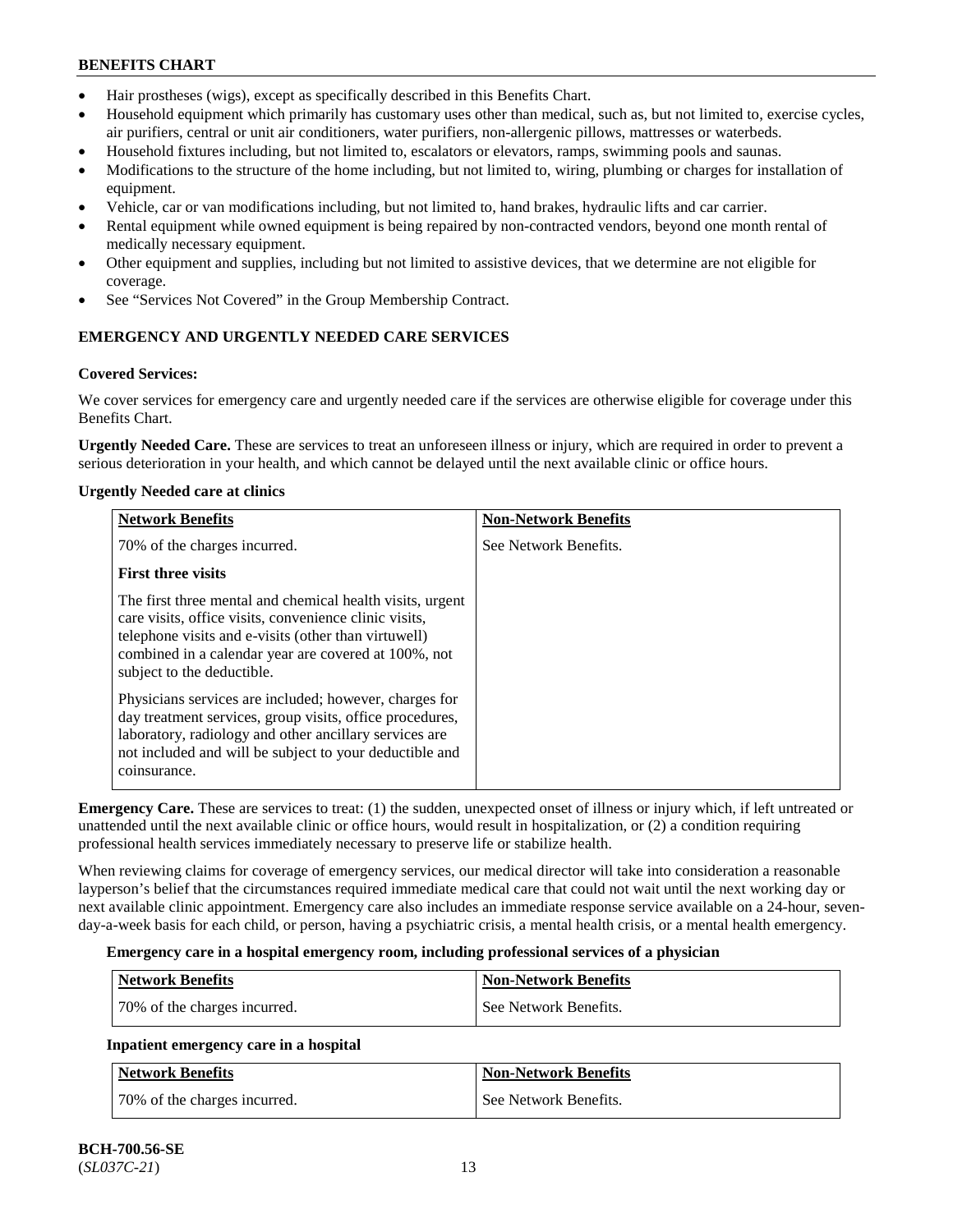### **Not Covered:**

• See "Services Not Covered" in the Group Membership Contract.

## **GENE THERAPY**

## **Covered Services:**

We cover gene therapy treatment that meets our current medical coverage criteria.

| <b>Network Benefits</b>                                                                                                                                                                                 | <b>Non-Network Benefits</b> |
|---------------------------------------------------------------------------------------------------------------------------------------------------------------------------------------------------------|-----------------------------|
| Coverage level is same as corresponding Network<br>Benefit, depending on type of service provided, such as<br>Office Visits for Illness or Injury, Inpatient or<br><b>Outpatient Hospital Services.</b> | No Coverage.                |

### **Limitations:**

- Gene therapy must be provided by a designated provider.
- Specific types of gene therapy are limited to therapies and conditions specified in our medical coverage criteria.

## **Not Covered:**

• See "Services Not Covered" in the Group Membership Contract.

## **HEALTH EDUCATION**

### **Covered Services:**

We cover education for preventive services and education for the management of chronic health problems (such as diabetes).

| Network Benefits                                            | <b>Non-Network Benefits</b>  |
|-------------------------------------------------------------|------------------------------|
| 100% of the charges incurred.<br>Deductible does not apply. | 50% of the charges incurred. |

### **Not Covered:**

• See "Services Not Covered" in the Group Membership Contract.

## **HOME-BASED COMPREHENSIVE HEALTH RISK ASSESSMENT**

### **Covered Services:**

If you meet our criteria for coverage, you may qualify for our home-based comprehensive health risk assessment program. The program covers a health assessment with a designated nurse practitioner.

| Network Benefits                                            | <b>Non-Network Benefits</b> |
|-------------------------------------------------------------|-----------------------------|
| 100% of the charges incurred.<br>Deductible does not apply. | No Coverage.                |

### **Not Covered:**

• See "Services Not Covered" in the Group Membership Contract.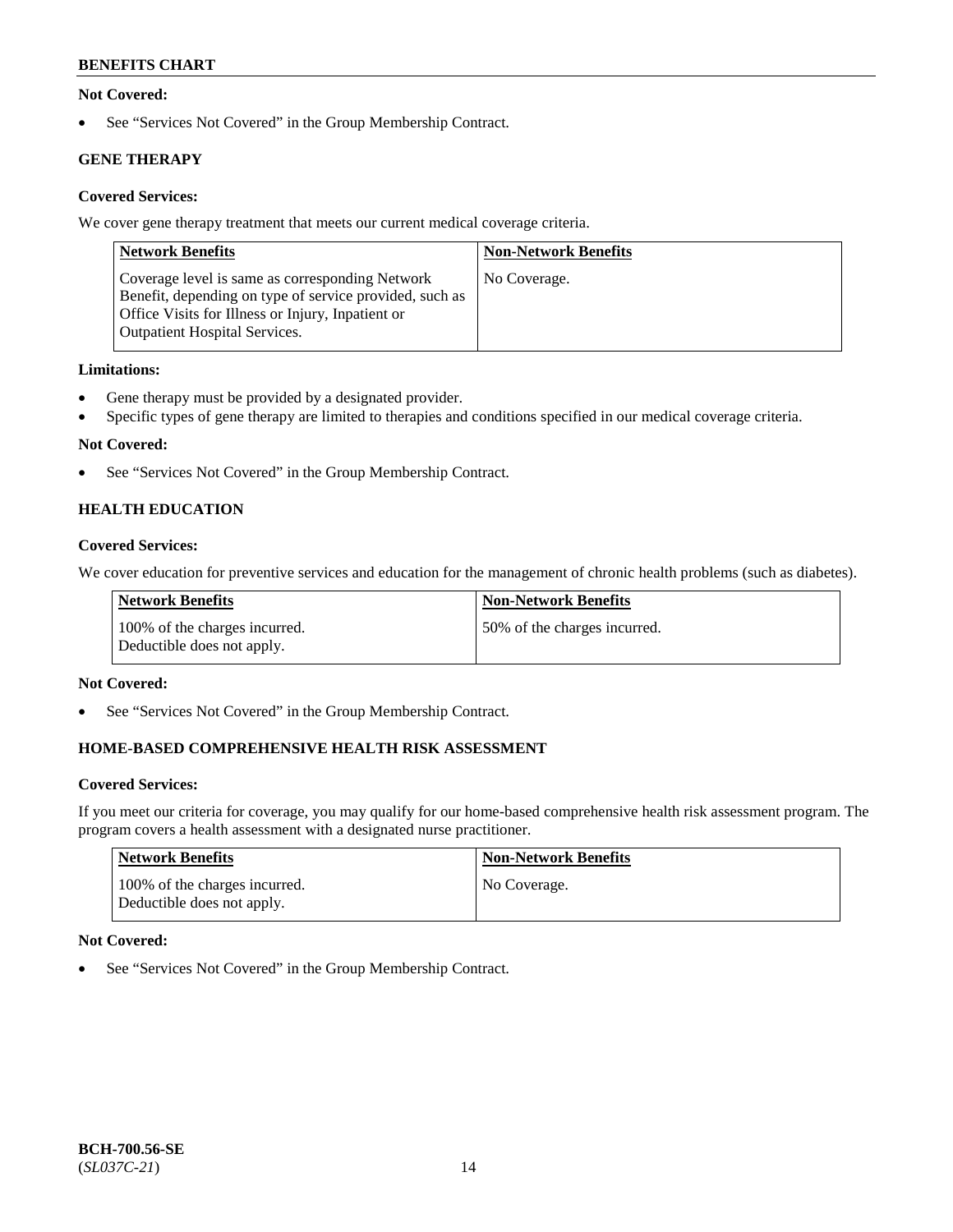## **HOME HEALTH SERVICES**

### **Covered Services:**

We cover skilled nursing services, physical therapy, occupational therapy, speech therapy, respiratory therapy and other therapeutic services, non-routine prenatal and postnatal services, routine postnatal well child visits (as described in the Medical Coverage Criteria), phototherapy services for newborns, home health aide services and other eligible home health services when provided in your home, if you are homebound (i.e., unable to leave home without considerable effort due to a medical condition. Lack of transportation does not constitute homebound status). For phototherapy services for newborns and high risk pre-natal services, supplies and equipment are included.

We cover total parenteral nutrition/intravenous ("TPN/IV") therapy, equipment, supplies and drugs in connection with IV therapy. IV line care kits are covered under Durable Medical Equipment.

You do not need to be homebound to receive total parenteral nutrition/intravenous ("TPN/IV") therapy.

We cover palliative care benefits. Palliative care includes symptom management, education and establishing goals of care. We waive the requirement that you be homebound for a limited number of home visits for palliative care (as shown in the Benefits Chart), if you have a life-threatening, non-curable condition which has a prognosis of survival of two years or less. Additional palliative care visits are eligible under the home health services benefit if you are homebound and meet all other requirements defined in this section.

Home health services are eligible and covered only when:

- medically necessary; and
- provided as rehabilitative care, terminal care or maternity care; and
- ordered by a physician, and included in the written home care plan.

### **Physical therapy, occupational therapy, speech therapy, respiratory therapy, home health aide services and palliative care**

| <b>Network Benefits</b>      | <b>Non-Network Benefits</b>  |
|------------------------------|------------------------------|
| 70% of the charges incurred. | 50% of the charges incurred. |

### **TPN/IV therapy, skilled nursing services, non-routine prenatal/postnatal services, and phototherapy**

| <b>Network Benefits</b>       | <b>Non-Network Benefits</b>  |
|-------------------------------|------------------------------|
| 170% of the charges incurred. | 50% of the charges incurred. |

Each 24-hour visit (or shifts of up to 24-hour visits) equals one visit and counts toward the Maximum visits for all other services shown below. Any visit that lasts less than 24 hours, regardless of the length of the visit, will count as one visit toward the Maximum visits for all other services shown below. All visits must be medically necessary and benefit eligible.

#### **Routine postnatal well child visits**

| Network Benefits                                            | <b>Non-Network Benefits</b>  |
|-------------------------------------------------------------|------------------------------|
| 100% of the charges incurred.<br>Deductible does not apply. | 50% of the charges incurred. |

## **Maximum visits for palliative care**

If you are eligible to receive palliative care in the home and you are not homebound, there is a maximum of 12 visits per calendar year.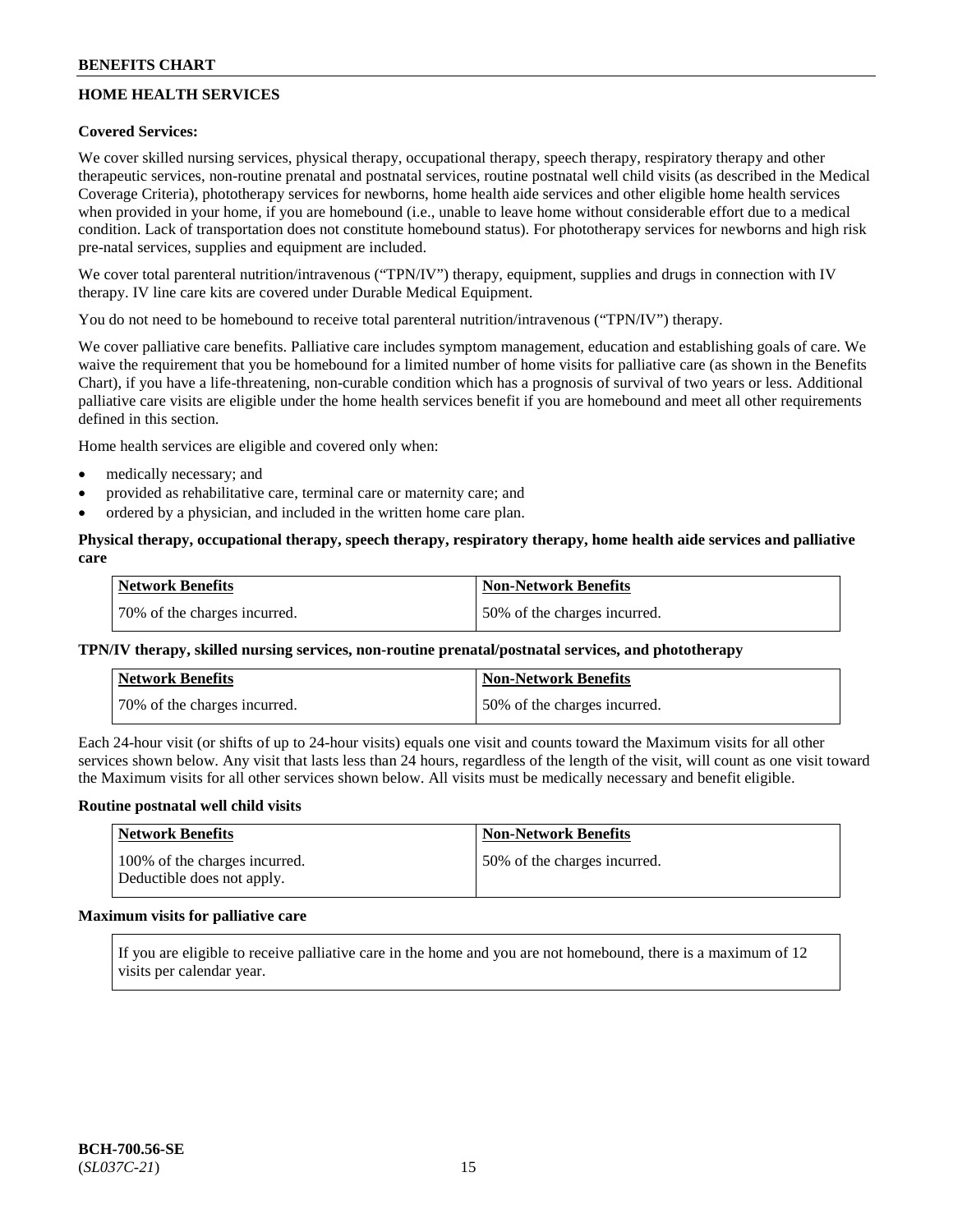#### **Maximum visits for all other services**

| <b>Network Benefits</b>       | <b>Non-Network Benefits</b>  |
|-------------------------------|------------------------------|
| 120 visits per calendar year. | 60 visits per calendar year. |

Each visit provided under the Network Benefits and Non-Network Benefits counts toward the maximums shown under all Maximum visits sections. The routine postnatal well child visit does not count toward the visit limit.

#### **Limitations:**

- Home health services are not provided as a substitute for a primary caregiver in the home or as relief (respite) for a primary caregiver in the home. We will not reimburse family members or residents in your home for the above services.
- A service shall not be considered a skilled nursing service merely because it is performed by, or under the direct supervision of, a licensed nurse. Where a service (such as tracheotomy suctioning or ventilator monitoring) or like services, can be safely and effectively performed by a non-medical person (or self-administered), without the direct supervision of a licensed nurse, the service shall not be regarded as a skilled nursing service, whether or not a skilled nurse actually provides the service. The unavailability of a competent person to provide a non-skilled service shall not make it a skilled service when a skilled nurse provides it. Only the skilled nursing component of so-called "blended" services (i.e. services which include skilled and non-skilled components) are covered under this Benefits Chart.

#### **Not Covered:**

- Financial or legal counseling services.
- Housekeeping or meal services in your home.
- Private duty nursing services. This exclusion does not apply if covered person is also covered under Medical Assistance under 256B.0625, subdivision 7, with the exception of section 256B.0654 subdivision 4.
- Services provided by a family member or enrollee, or a resident in the enrollee's home.
- Vocational rehabilitation and recreational or educational therapy. Recreation therapy is therapy provided solely for the purpose of recreation, including but not limited to: (a) requests for physical therapy or occupational therapy to improve athletic ability, and (b) braces or guards to prevent sports injuries.
- See "Services Not Covered" in the Group Membership Contract.

### **HOME HOSPICE SERVICES**

### **Applicable Definitions:**

**Part-time.** This is up to two hours of service per day, more than two hours is considered continuous care.

**Continuous Care.** This is from two to twelve hours of service per day provided by a registered nurse, licensed practical nurse, or home health aide, during a period of crisis in order to maintain a terminally ill patient at home.

**Appropriate Facility.** This is a nursing home, hospice residence, or other inpatient facility.

**Custodial Care Related to Hospice Services.** This means providing assistance in the activities of daily living and the care needed by a terminally ill patient which can be provided by primary caregiver (i.e., family member or friend) who is responsible for the patient's home care.

#### **Covered Services:**

**Home Hospice Program.** We cover the services described below if you are terminally ill and accepted as a home hospice program participant. You must meet the eligibility requirements of the program, and elect to receive services through the home hospice program. The services will be provided in your home, with inpatient care available when medically necessary as described below. If you elect to receive hospice services, you do so in lieu of curative treatment for your terminal illness for the period you are enrolled in the home hospice program.

**Eligibility:** In order to be eligible to be enrolled in the home hospice program, you must: (1) be a terminally ill patient (prognosis of six months or less); (2) have chosen a palliative treatment focus (i.e., emphasizing comfort and supportive services rather than treatment attempting to cure the disease or condition); and (3) continue to meet the terminally ill prognosis as reviewed by our medical director or his or her designee over the course of care. You may withdraw from the home hospice program at any time.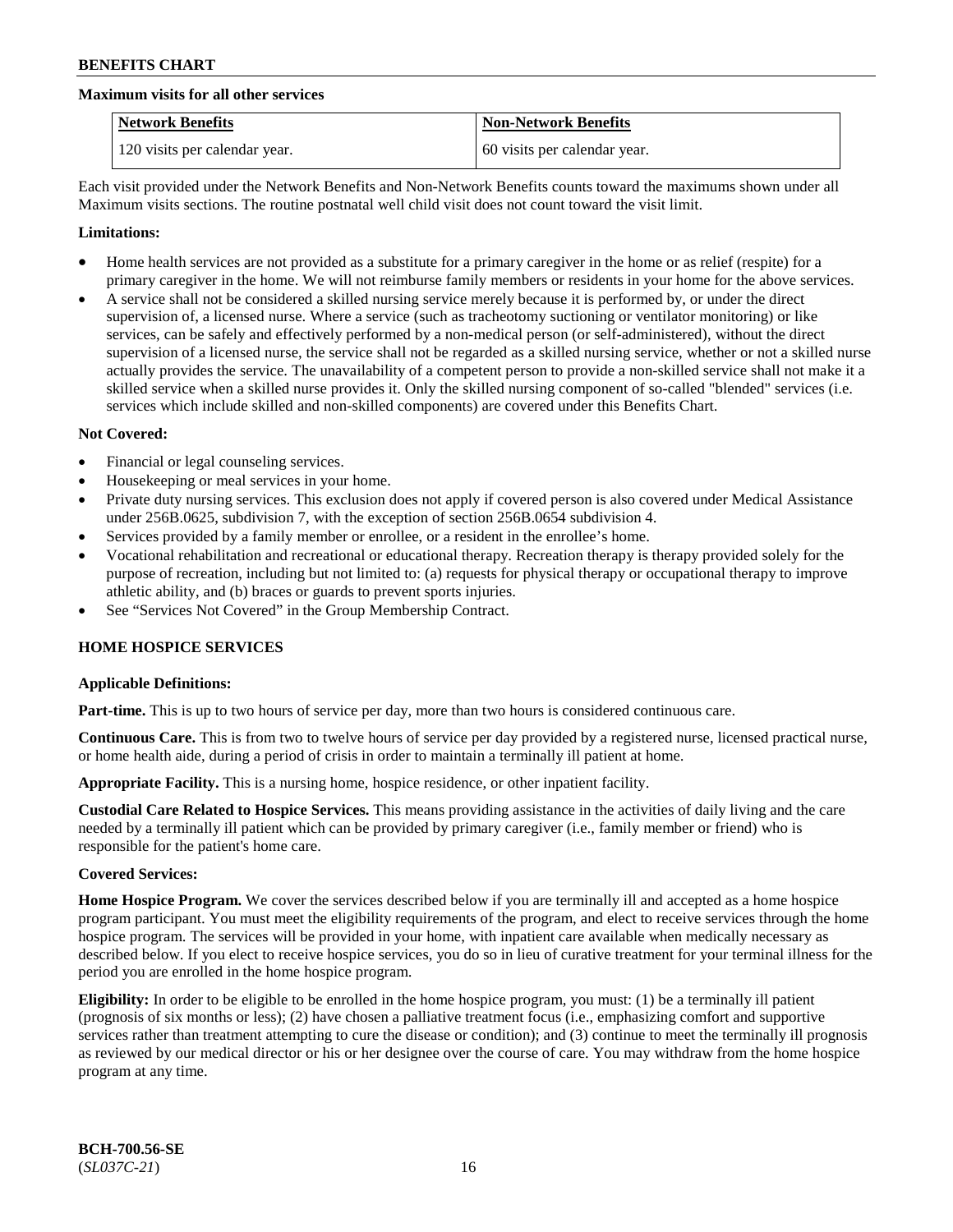**Eligible Services:** Hospice services include the following services provided in accordance with an approved hospice treatment plan.

- Home Health Services:
	- o Part-time care provided in your home by an interdisciplinary hospice team (which may include a physician, nurse, social worker, and spiritual counselor) and medically necessary home health services are covered.
	- o One or more periods of continuous care in your home or in a setting which provides day care for pain or symptom management, when medically necessary, will be covered.
- Inpatient Services: We cover medically necessary inpatient services.
- Other Services:
	- o Respite care is covered for care in your home or in an appropriate facility, to give your primary caregivers (i.e., family members or friends) rest and/or relief when necessary in order to maintain a terminally ill patient at home.
	- o Medically necessary medications for pain and symptom management.
	- Semi-electric hospital beds and other durable medical equipment are covered.
	- o Emergency and non-emergency care is covered.

| <b>Network Benefits</b>      | Non-Network Benefits         |
|------------------------------|------------------------------|
| 70% of the charges incurred. | 50% of the charges incurred. |

Respite care is limited to 5 days per episode, and respite care and continuous care combined are limited to 30 days.

#### **Not Covered:**

- Financial or legal counseling services.
- Housekeeping or meal services in your home.
- Custodial or maintenance care related to hospice services, whether provided in the home or in a nursing home.
- Any service not specifically described as covered services under this home hospice services benefits.
- Any services provided by members of your family or residents in your home.
- See "Services Not Covered" in the Group Membership Contract.

### **HOSPITAL AND SKILLED NURSING FACILITY SERVICES**

#### **Covered Services:**

We cover services as described below.

#### **Medical or Surgical Hospital Services**

**Inpatient Hospital Services:** We cover the following medical or surgical services, for the treatment of acute illness or injury, which require the level of care only provided in an acute care facility. These services must be authorized by a physician.

Inpatient hospital services include: room and board; the use of operating or maternity delivery rooms; intensive care facilities; newborn nursery facilities; general nursing care, anesthesia, laboratory and diagnostic imaging services, radiation therapy, physical therapy, prescription drugs or other medications administered during treatment, blood and blood products (unless replaced), and blood derivatives, and other diagnostic or treatment related hospital services; physician and other professional medical and surgical services provided while in the hospital, including gender reassignment surgery that meets medical coverage criteria.

We cover up to 120 hours of services provided by a private duty nurse or personal care assistant who has provided home care services to a ventilator-dependent patient, solely for the purpose of assuring adequate training of the hospital staff to communicate with that patient.

Services for items for personal convenience, such as television rental, are not covered.

We cover, following a vaginal delivery, a minimum of 48 hours of inpatient care for the mother and newborn child. We cover, following a caesarean section delivery, a minimum of 96 hours of inpatient care for the mother and newborn child. If the duration of inpatient care is less than these minimums, we also cover a minimum of one home visit by a registered nurse for post-delivery care, within four days of discharge of the mother and newborn child. Services provided by the registered nurse include, but are not limited to, parent education, assistance and training in breast and bottle feeding, and conducting any necessary and appropriate clinical tests. We shall not provide any compensation or other non-medical remuneration to encourage a mother and newborn to leave inpatient care before the duration minimums specified.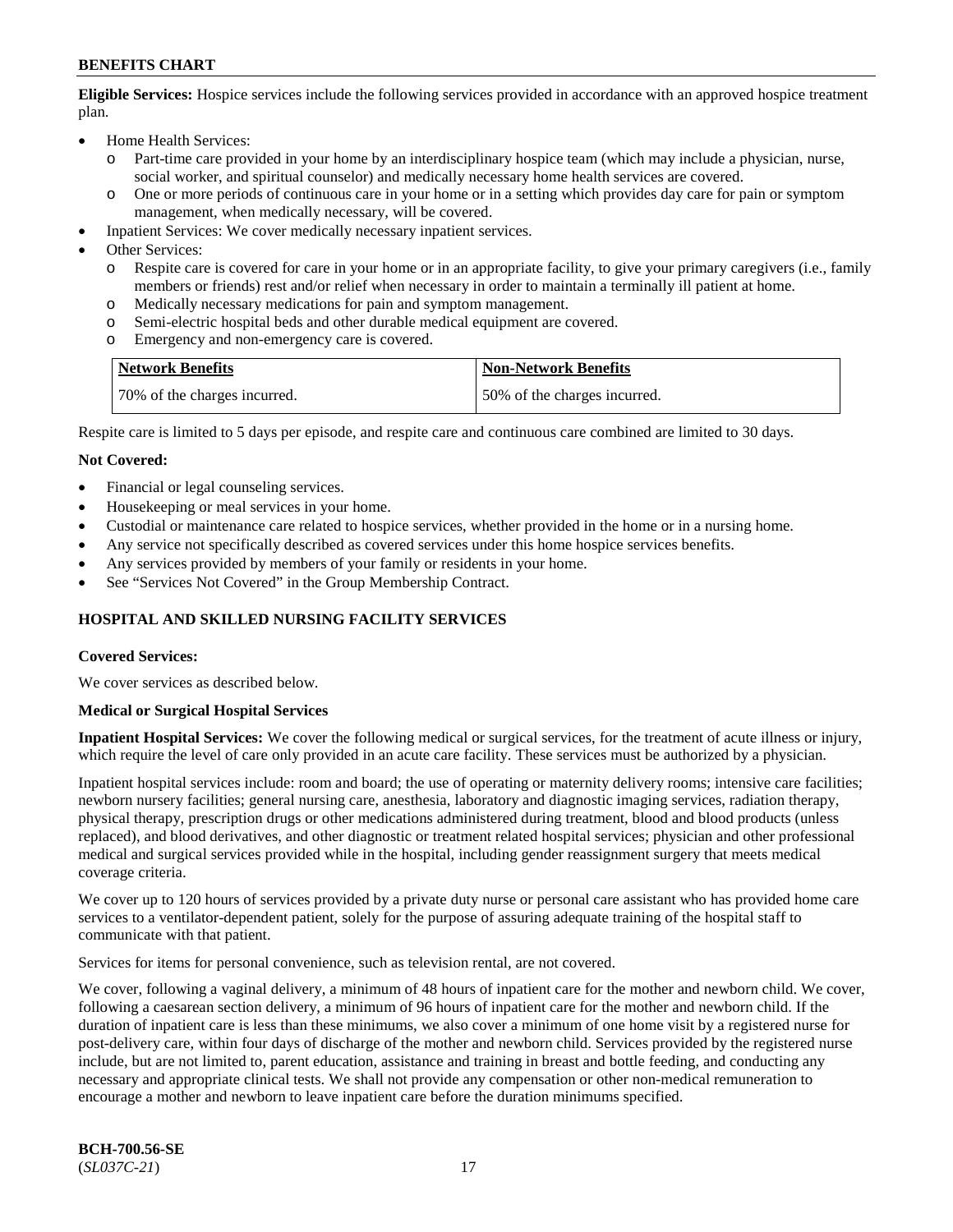Group health plans and health insurance issuers generally may not, under Federal law, restrict benefits for any hospital length of stay in connection with childbirth for the mother of newborn child to less than 48 hours following a vaginal delivery, or less than 96 hours following a caesarean section. However, Federal law generally does not prohibit the mother's or newborn's attending provider, after consulting with the mother, from discharging the mother or her newborn earlier than 48 hours (or 96 hours as applicable). In any case plans and issuers may not, under Federal law, require that a provider obtain authorization from the plan or the insurance issuer for prescribing a length of stay not in excess of 48 hours (or 96 hours).

| Network Benefits             | <b>Non-Network Benefits</b>  |
|------------------------------|------------------------------|
| 70% of the charges incurred. | 50% of the charges incurred. |

Each member's admission or confinement, including that of a newborn child, is separate and distinct from the admission or confinement of any other member.

**Outpatient Hospital, Ambulatory Care or Surgical Facility Services:** We cover the following medical and surgical services, for diagnosis or treatment of illness or injury on an outpatient basis. These services must be authorized by a physician.

Outpatient services include: use of operating rooms, maternity delivery rooms or other outpatient departments, rooms or facilities; and the following outpatient services: general nursing care, anesthesia, laboratory and diagnostic imaging services, radiation therapy, physical therapy, drugs administered during treatment, blood and blood products (unless replaced), and blood derivatives, and other diagnostic or treatment related outpatient services; physician and other professional medical and surgical services provided while an outpatient, including gender reassignment surgery that meets medical coverage criteria.

For Network Benefits, non-emergent, scheduled outpatient Magnetic Resonance Imaging (MRI) and Computed Tomography (CT) must be provided at a designated facility. Your physician and facility will obtain or verify authorization for these services with HealthPartners, as needed.

To see the benefit level for diagnostic imaging services, laboratory services and physical therapy, see benefits under Diagnostic Imaging Services, Laboratory Services and Physical Therapy in this Benefits Chart.

| Network Benefits             | <b>Non-Network Benefits</b>  |
|------------------------------|------------------------------|
| 70% of the charges incurred. | 50% of the charges incurred. |

### **Skilled Nursing Facility Care**

We cover room and board, daily skilled nursing and related ancillary services for post-acute treatment and rehabilitative care of illness or injury that meets medical coverage criteria.

| <b>Network Benefits</b>                       | <b>Non-Network Benefits</b>                   |
|-----------------------------------------------|-----------------------------------------------|
| 70% of the charges incurred.                  | 50% of the charges incurred.                  |
| Limited to 120 day maximum per calendar year. | Limited to 120 day maximum per calendar year. |

Each day of services provided under the Network Benefits and Non-Network Benefits combined, counts toward the maximums shown above.

### **Not Covered:**

- Services for items for personal convenience, such as television rental.
- See "Services Not Covered" in the Group Membership Contract.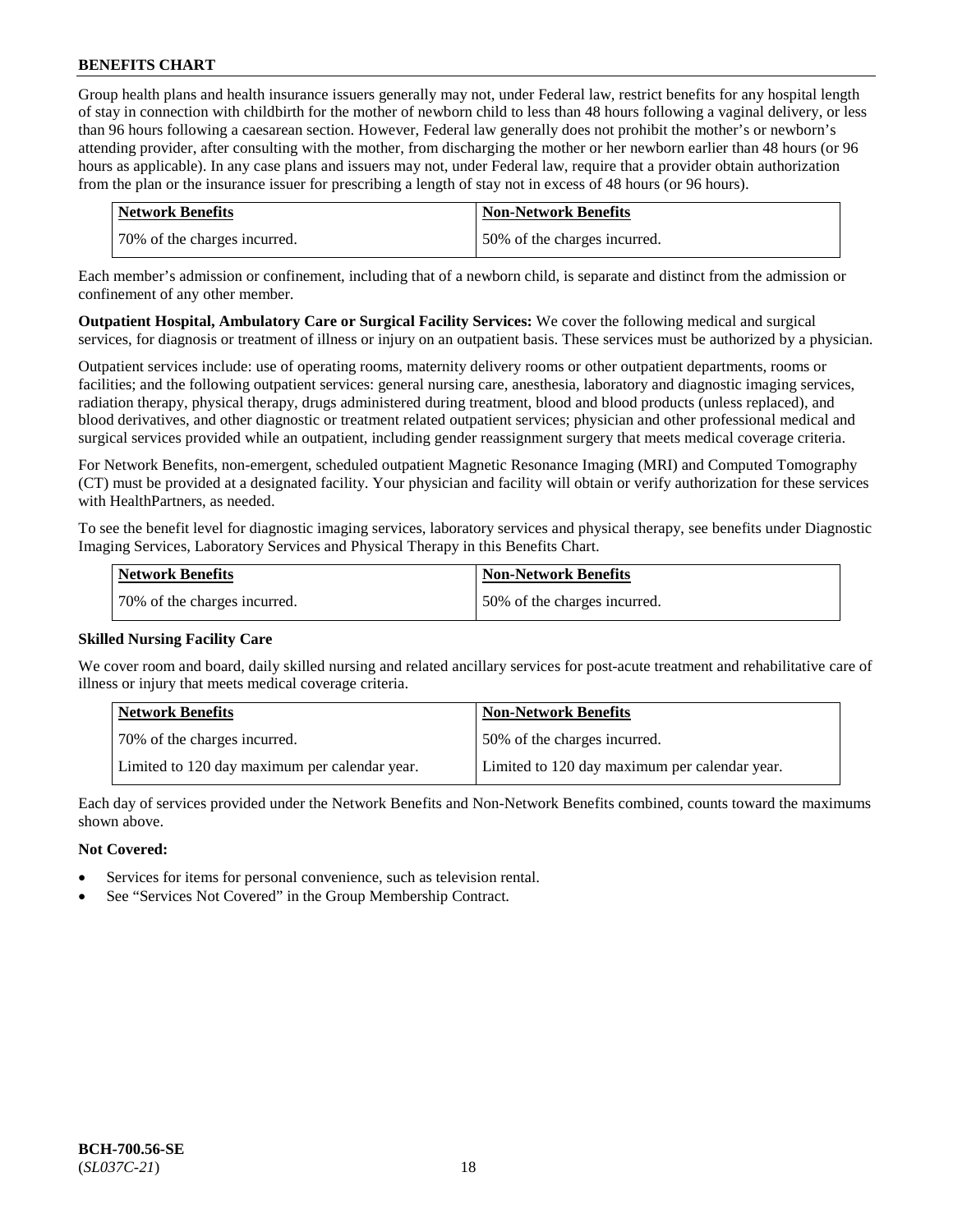## **INFERTILITY SERVICES**

### **Covered Services:**

We cover the diagnosis of infertility. These services include diagnostic procedures and tests provided in connection with an infertility evaluation, office visits and consultations to diagnose infertility.

| <b>Network Benefits</b>      | <b>Non-Network Benefits</b>  |
|------------------------------|------------------------------|
| 70% of the charges incurred. | 50% of the charges incurred. |

Coverage is limited to office visits and consultations to diagnose infertility. Treatment is not covered.

## **Not Covered:**

- Treatment of infertility, including but not limited to, office visits, laboratory and diagnostic imaging services and drugs for the treatment of infertility; assisted reproduction, including, but not limited to gamete intrafallopian tube transfer (GIFT), zygote intrafallopian tube transfer (ZIFT) intracytoplasmic sperm injection (ICSI), and/or in-vitro fertilization (IVF), and all charges associated with such procedures; reversal of sterilization; artificial insemination; and sperm, ova or embryo acquisition, retrieval or storage; however, we do cover office visits and consultations to diagnose infertility.
- Services related to the establishment of surrogate pregnancy and fees for a surrogate.
- See "Services Not Covered" in the Group Membership Contract.

## **LABORATORY SERVICES**

#### **Covered Services:**

We cover laboratory tests when ordered by a provider and provided in a clinic or outpatient hospital facility.

To see the benefit level for inpatient hospital or skilled nursing facility services, see benefits under Inpatient Hospital and Skilled Nursing Facility Services in this Benefits Chart.

**Prostate-specific antigen (PSA) test coverage.** We cover prostate cancer screening for men 40 years of age or over who are symptomatic or in a high-risk category and for all men 50 years of age or older. Coverage includes a prostate-specific antigen blood test and a digital rectal examination.

| <b>Network Benefits</b>      | <b>Non-Network Benefits</b>  |
|------------------------------|------------------------------|
| 70% of the charges incurred. | 50% of the charges incurred. |

#### **All other laboratory services**

#### **Services for illness or injury**

| Network Benefits             | <b>Non-Network Benefits</b>  |
|------------------------------|------------------------------|
| 70% of the charges incurred. | 50% of the charges incurred. |

### **Preventive Services**

Laboratory services associated with preventive services are covered at the benefit level shown in the "Preventive Services" section of this Benefits Chart.

#### **Not Covered:**

See "Services Not Covered" in the Group Membership Contract.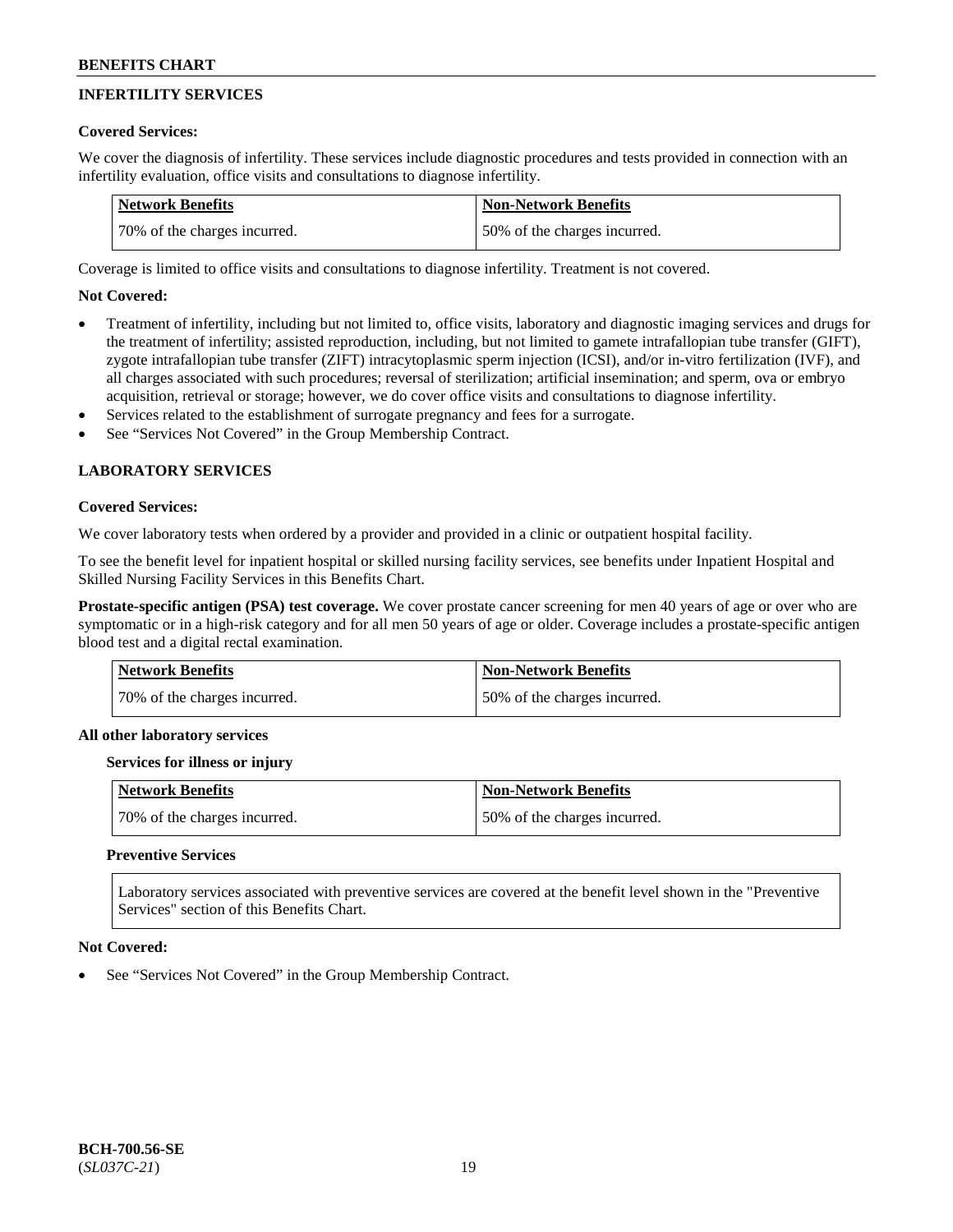## **LYME DISEASE SERVICES**

### **Covered Services:**

We cover services for the treatment of Lyme disease.

| <b>Network Benefits</b>                                | <b>Non-Network Benefits</b>                                  |
|--------------------------------------------------------|--------------------------------------------------------------|
| Coverage level is same as corresponding Network        | Coverage level is same as corresponding Non-Network          |
| Benefit, depending on type of service provided such as | Benefit, depending on type of service provided, such as      |
| Office Visits for Illness or Injury, Inpatient or      | Office Visits for Illness or Injury, Inpatient or Outpatient |
| <b>Outpatient Hospital Services.</b>                   | Hospital Services.                                           |

### **Not Covered:**

See "Services Not Covered" in the Group Membership Contract.

## **MASTECTOMY RECONSTRUCTION BENEFIT**

## **Covered Services:**

We cover reconstruction of the breast on which the mastectomy has been performed; surgery and reconstruction of the other breast to produce symmetrical appearance, and prostheses and physical complications of all stages of mastectomy, including lymphedemas.

| <b>Network Benefits</b>                                 | <b>Non-Network Benefits</b>                             |
|---------------------------------------------------------|---------------------------------------------------------|
| Coverage level is same as corresponding Network         | Coverage level is same as corresponding Non-Network     |
| Benefit, depending on type of service provided, such as | Benefit, depending on type of service provided, such as |
| Office Visits for Illness or Injury, Inpatient or       | Office Visits for Illness or Injury, Inpatient or       |
| <b>Outpatient Hospital Services.</b>                    | Outpatient Hospital Services.                           |

### **Not Covered:**

See "Services Not Covered" in the Group Membership Contract.

## **MEDICATION THERAPY DISEASE MANAGEMENT PROGRAM**

### **Covered Services:**

If you meet our criteria for coverage, you may qualify for our Medication Therapy Disease Management Program.

The program covers consultations with a designated pharmacist.

Covered services are based on established medical policies, which are subject to periodic review and modification by the medical directors. These medical policies (medical coverage criteria) are available online at [healthpartners.com](https://www.healthpartners.com/hp/index.html) or by calling Member Services.

| <b>Network Benefits</b>                                     | Non-Network Benefits |
|-------------------------------------------------------------|----------------------|
| 100% of the charges incurred.<br>Deductible does not apply. | No Coverage.         |

### **Not Covered:**

See "Services Not Covered" in the Group Membership Contract.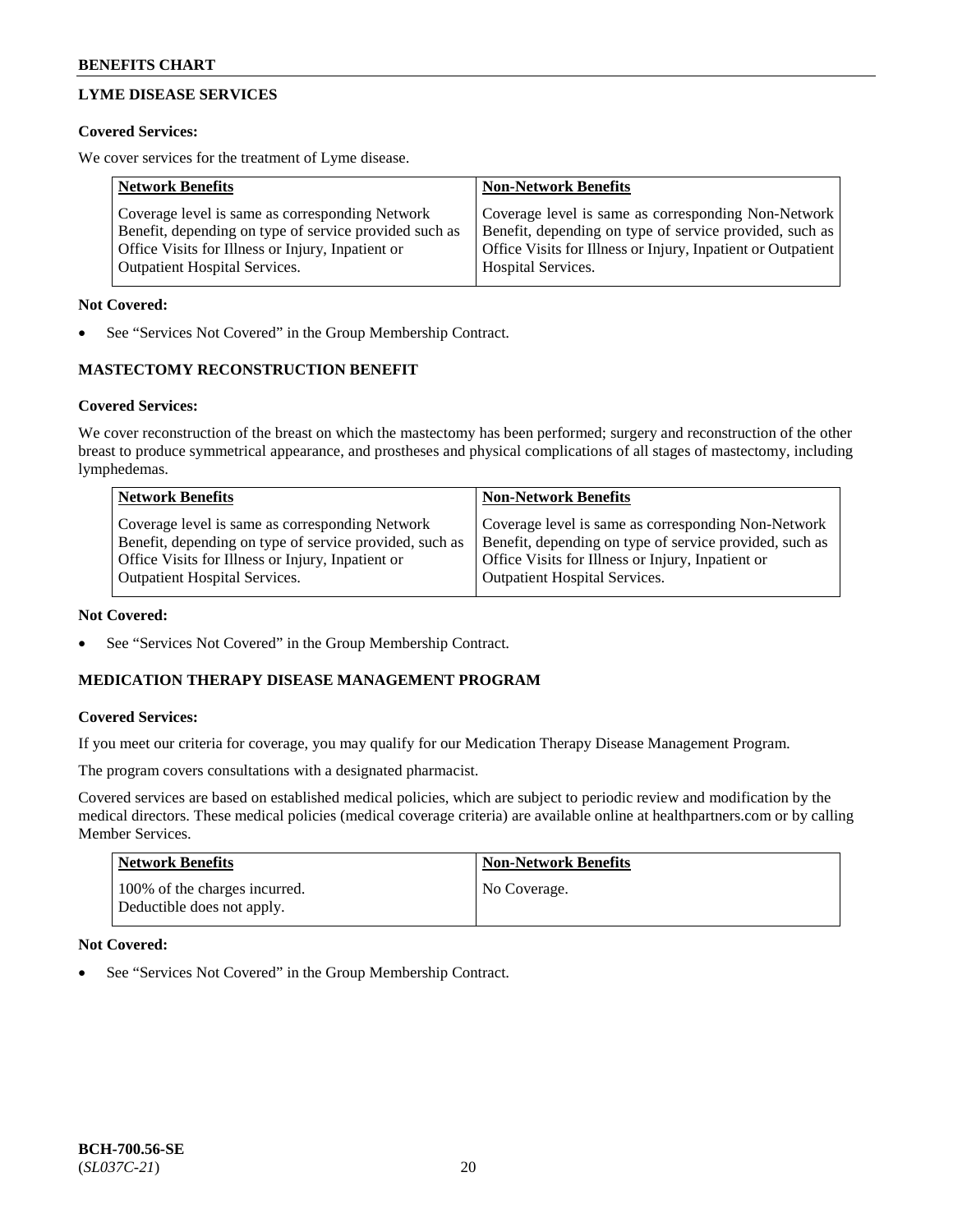## **OFFICE VISITS FOR ILLNESS OR INJURY**

### **Covered Services:**

We cover the following when medically necessary: professional medical and surgical services and related supplies, including biofeedback, of physicians and other health care providers; blood and blood products (unless replaced) and blood derivatives.

We cover diagnosis and treatment of illness or injury to the eyes. Where contact or eyeglass lenses are prescribed as medically necessary for the post-operative treatment of cataracts or for the treatment of aphakia, or keratoconus, we cover the initial evaluation, lenses and fitting. Members must pay for lens replacement beyond the initial pair.

We also provide coverage for the initial physical evaluation of a child if it is ordered by a Minnesota juvenile court.

### **Office Visits**

| <b>Network Benefits</b>      | <b>Non-Network Benefits</b>  |
|------------------------------|------------------------------|
| 70% of the charges incurred. | 50% of the charges incurred. |

#### **Convenience clinics**

| Network Benefits             | Non-Network Benefits         |
|------------------------------|------------------------------|
| 70% of the charges incurred. | 50% of the charges incurred. |

#### **Scheduled telephone visits**

| <b>Network Benefits</b>      | Non-Network Benefits         |
|------------------------------|------------------------------|
| 70% of the charges incurred. | 50% of the charges incurred. |

### **E-visits**

### **Access to online care through virtuwell at [virtuwell.com](https://www.virtuwell.com/)**

| Network Benefits                                            | <b>Non-Network Benefits</b> |
|-------------------------------------------------------------|-----------------------------|
| 100% of the charges incurred.<br>Deductible does not apply. | Not Applicable.             |

### **All other E-visits**

| Network Benefits             | <b>Non-Network Benefits</b>  |
|------------------------------|------------------------------|
| 70% of the charges incurred. | 50% of the charges incurred. |

#### **First three visits**

### **Network Benefits**

The first three mental and chemical health visits, urgent care visits, office visits, convenience clinic visits, telephone visits and e-visits (other than virtuwell) combined in a calendar year are covered at 100%, not subject to the deductible. Then services will be covered at the coinsurance and deductible indicated for mental and chemical health visits, urgent care visits, office visits, convenience clinic visits, telephone visits and evisits (other than virtuwell).

Physicians services are included; however charges for day treatment services, group visits, office procedures, laboratory, radiology and other ancillary services are not included and will be subject to your deductible and coinsurance.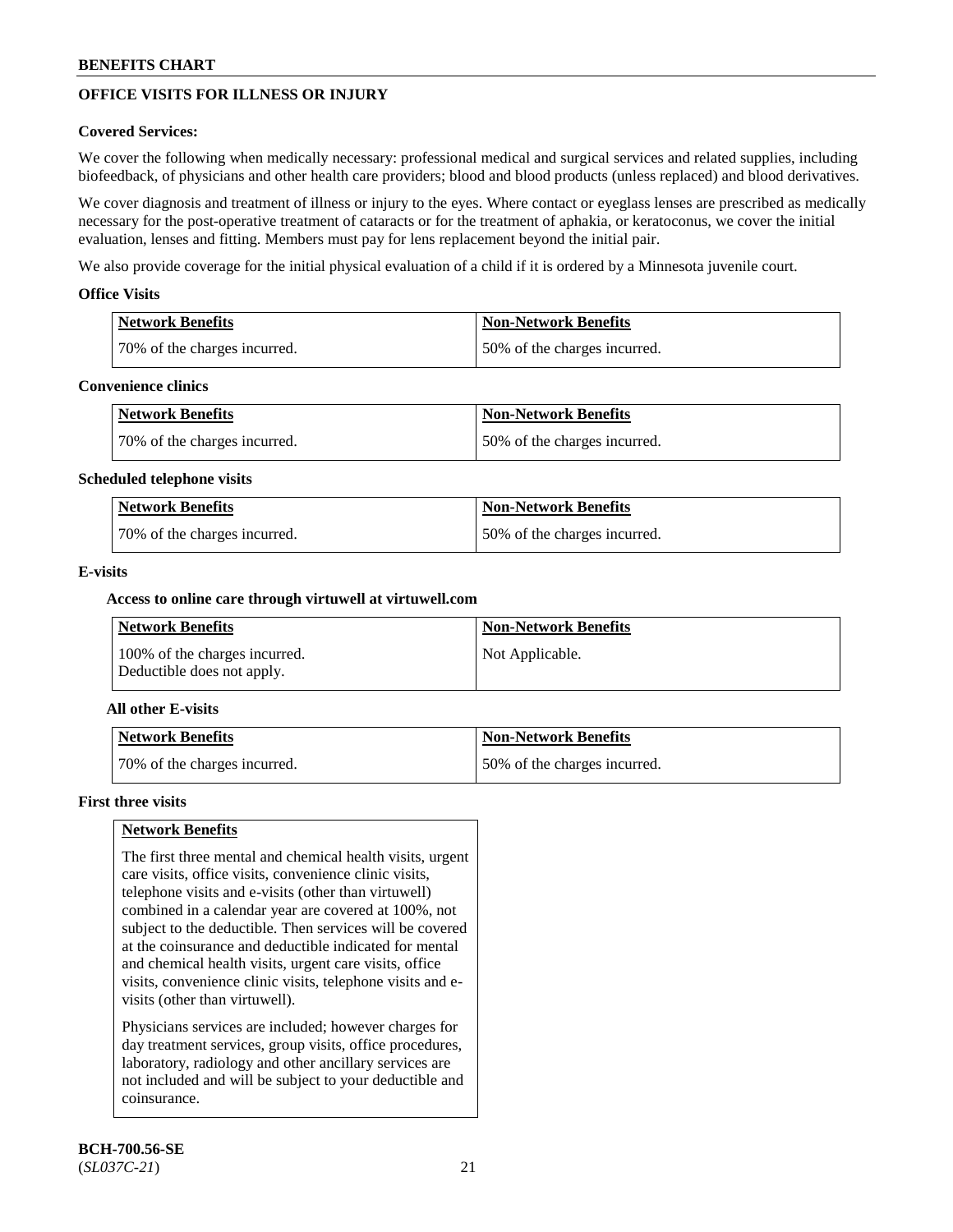#### **Injections administered in a physician's office, other than immunizations**

#### **Allergy injections**

| Network Benefits             | <b>Non-Network Benefits</b>  |
|------------------------------|------------------------------|
| 70% of the charges incurred. | 50% of the charges incurred. |

**All other injections**

| <b>Network Benefits</b>      | <b>Non-Network Benefits</b>  |
|------------------------------|------------------------------|
| 70% of the charges incurred. | 50% of the charges incurred. |

#### **Not Covered:**

- Court ordered treatment, except as described in this Benefits Chart under "Mental Health Services" and "Office Visits for Illness or Injury" or as otherwise required by law.
- See "Services Not Covered" in the Group Membership Contract.

#### **PEDIATRIC AUTOIMMUNE NEUROPSYCHIATRIC DISORDERS ASSOCIATED WITH STREPTOCOCCAL INFECTIONS (PANDAS) AND PEDIATRIC ACUTE-ONSET NEUROPSYCHIATRIC SYNDROME (PANS) TREATMENT**

#### **Definitions:**

**Pediatric acute-onset neuropsychiatric syndrome.** This means a class of acute-onset obsessive compulsive or tic disorders or other behavioral changes presenting in children and adolescents that are not otherwise explained by another known neurologic or medical disorder.

**Pediatric autoimmune neuropsychiatric disorders associated with streptococcal infections.** This means a condition in which a streptococcal infection in a child or adolescent causes the abrupt onset of clinically significant obsessions, compulsions, tics, or other neuropsychiatric symptoms or behavioral changes, or a relapsing and remitting course of symptom severity.

### **Covered Services:**

We cover treatment for pediatric autoimmune neuropsychiatric disorders associated with streptococcal infections (PANDAS) and for treatment for pediatric acute-onset neuropsychiatric syndrome (PANS). Treatments that must be covered under this section must be recommended by the member's licensed health care professional and include but are not limited to antibiotics, medication and behavioral therapies to manage neuropsychiatric symptoms, plasma exchange, and immunoglobulin.

| <b>Non-Network Benefits</b>                                                                                                                                                                                 |
|-------------------------------------------------------------------------------------------------------------------------------------------------------------------------------------------------------------|
| Coverage level is same as corresponding Non-Network<br>Benefit, depending on type of service provided, such as<br>Office Visits for Illness or Injury, Inpatient or<br><b>Outpatient Hospital Services.</b> |
|                                                                                                                                                                                                             |

#### **Not Covered:**

See "Services Not Covered" in the Group Membership Contract.

### **PEDIATRIC EYEWEAR**

### **Covered Services:**

We cover pediatric eyewear for children, subject to our medical coverage criteria. This provision will continue until the end of the month in which the child turns age 19. These medical policies (medical coverage criteria) are available by calling Member Services or logging on to your "*my*HealthPartners" account at [healthpartners.com.](https://www.healthpartners.com/hp/index.html)

| Network Benefits             | <b>Non-Network Benefits</b> |
|------------------------------|-----------------------------|
| 70% of the charges incurred. | No Coverage.                |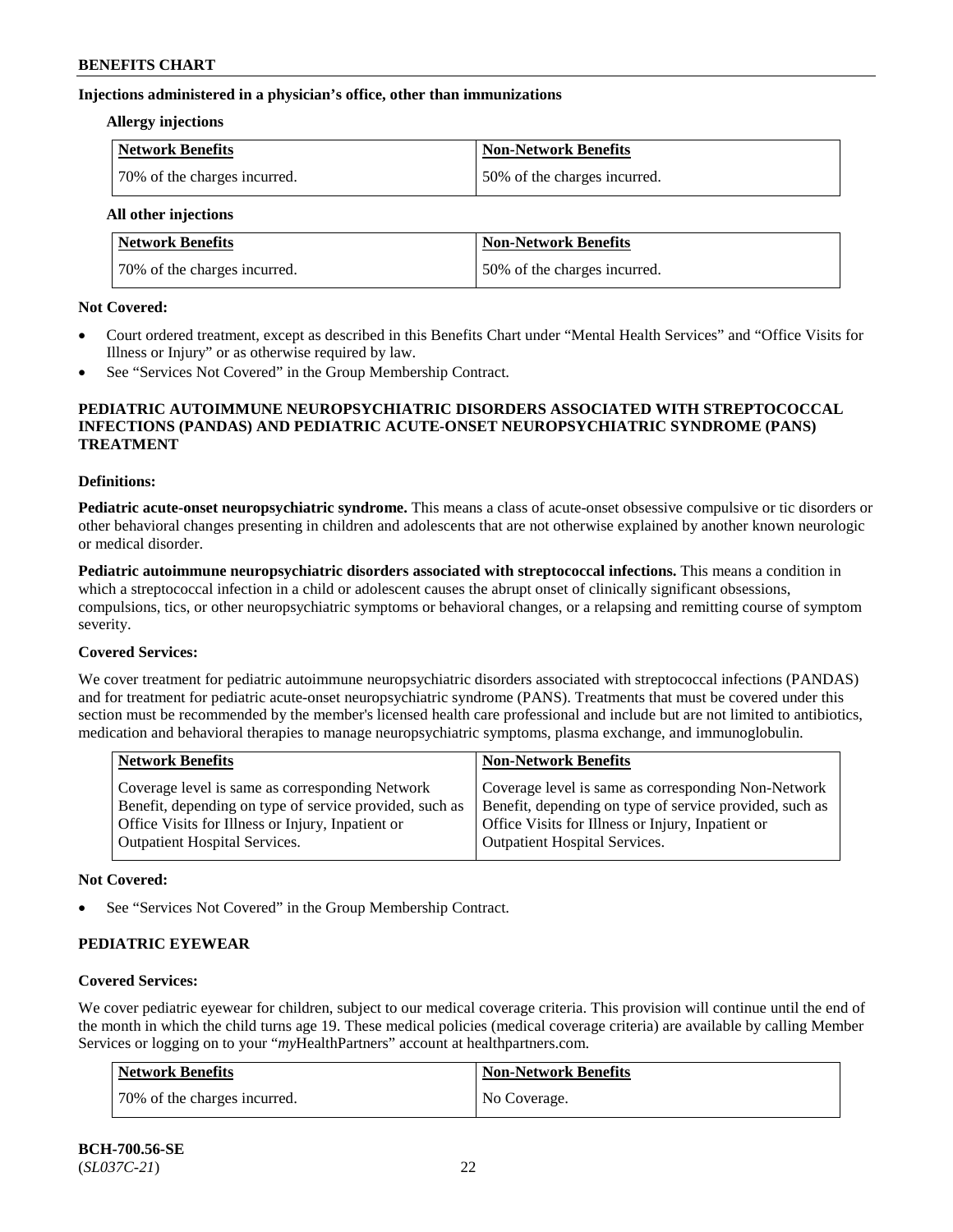Limited to one pair of eyeglasses (lenses and frames) or one pair of contact lenses per benefit year.

#### **Not Covered:**

- Replacement of eyeglasses or contact lenses due to loss or theft.
- See "Services Not Covered" in the Group Membership Contract.

## **PHYSICAL THERAPY, OCCUPATIONAL THERAPY AND SPEECH THERAPY**

### **Covered Services:**

We cover the following physical therapy, occupational therapy and speech therapy services:

- rehabilitative care to correct the effects of illness or injury;
- habilitative care rendered for congenital, developmental or medical conditions which have significantly limited the successful initiation of normal speech and normal motor development.

Massage therapy which is performed in conjunction with other treatment/modalities by a physical occupational therapist, is part of a prescribed treatment plan and is not billed separately is covered.

We cover services provided in a clinic. We also cover physical therapy provided in an outpatient hospital facility. To see the benefit level for inpatient hospital or skilled nursing facility services, see benefits under Inpatient Hospital and Skilled Nursing Facility Services.

## **Rehabilitative Care**

| <b>Network Benefits</b>      | <b>Non-Network Benefits</b>                                                               |
|------------------------------|-------------------------------------------------------------------------------------------|
| 70% of the charges incurred. | 50% of the charges incurred.                                                              |
|                              | Physical and Occupational Therapy combined are<br>limited to 20 visits per calendar year. |
|                              | Speech Therapy is limited to 20 visits per calendar year.                                 |

## **Habilitative Care**

| <b>Network Benefits</b>      | <b>Non-Network Benefits</b>                                                                       |
|------------------------------|---------------------------------------------------------------------------------------------------|
| 70% of the charges incurred. | 50% of the charges incurred.                                                                      |
|                              | Physical, Occupational and Speech Therapy combined<br>are limited to 20 visits per calendar year. |

#### **Not Covered:**

- Massage therapy for the purpose of comfort or convenience of the member.
- See "Services Not Covered" in the Group Membership Contract.

## **PORT WINE STAIN REMOVAL SERVICES**

#### **Covered Services:**

We cover port wine stain removal services.

| <b>Network Benefits</b>                                | <b>Non-Network Benefits</b>                                  |
|--------------------------------------------------------|--------------------------------------------------------------|
| Coverage level is same as corresponding Network        | Coverage level is same as corresponding Non-Network          |
| Benefit, depending on type of service provided such as | Benefit, depending on type of service provided, such as      |
| Office Visits for Illness or Injury, Inpatient or      | Office Visits for Illness or Injury, Inpatient or Outpatient |
| <b>Outpatient Hospital Services.</b>                   | Hospital Services.                                           |

### **Not Covered:**

See "Services Not Covered" in the Group Membership Contract.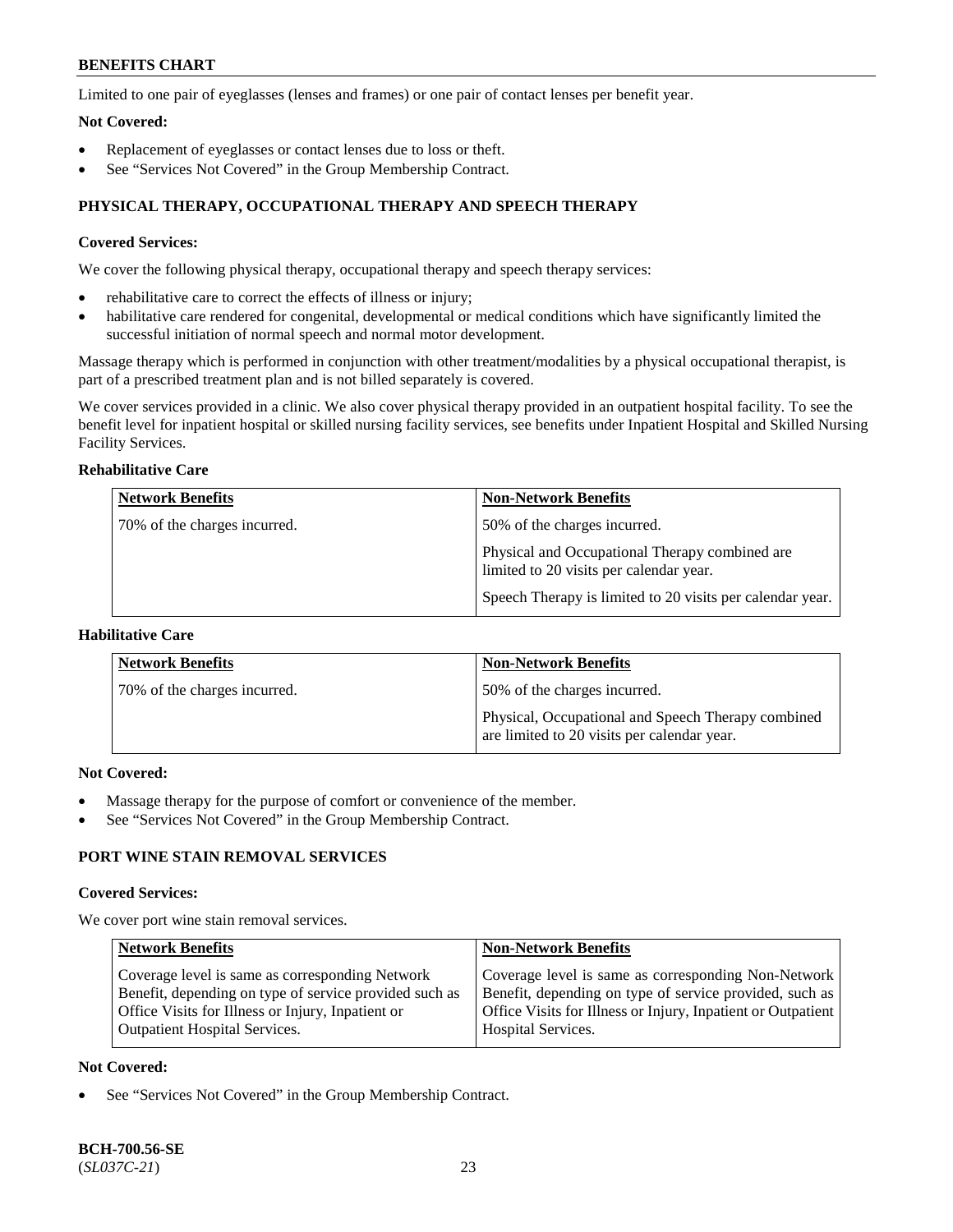## **PRESCRIPTION DRUG SERVICES**

#### **Covered Services:**

We cover prescription drugs and medications that can be self-administered or are administered in a physician's office. We cover off-label use of formulary drugs to treat cancer if the drug is recognized for the treatment of cancer in any authoritative compendia used by the Medicare program.

We cover orally administered anticancer drugs at the applicable benefit level under outpatient drugs below. We are in compliance with Minnesota Statute 62A.3075 because we do not cover orally administered anticancer drugs under our specialty drug benefit.

We will refill a prescription for eye drops covered under this Benefits Chart if the member requests a refill and original prescription specified that additional quantities would be needed, providing the refill request does not exceed the quantities needed, and the following conditions are met:

- If the member requests a 30-day refill supply, the request must be made between 21 and 30 days of the later of (a) the original date that the prescription was distributed to the member or (b) the date that the most recent refill was distributed to the member; or
- If the member requests a 90-day refill supply, the request must be made between 75 and 90 days of the later of (a) the original date that the prescription was distributed to the member or (b) the date that the most recent refill was distributed to the member.

A licensed pharmacist may prescribe and dispense self-administered hormonal contraceptives, nicotine replacement medications, and opiate antagonists for the treatment of an acute opiate overdose in accordance with section 151.37, subdivision 14, 15, or 16, under the same terms of coverage that would apply had the prescription drug been prescribed by a licensed physician, physician assistant, or advanced practice nurse practitioner. If the plan excludes coverage for selfadministered hormonal contraceptives, they will not be covered under this provision.

#### **For Network Benefits, drugs and medications must be obtained at a Network Pharmacy.**

#### **Outpatient drugs (except as specified below)**

| <b>Network Benefits</b>                                                                                          | <b>Non-Network Benefits</b>  |
|------------------------------------------------------------------------------------------------------------------|------------------------------|
| 100% of the charges incurred, subject to a member<br>copayment of \$5 for generic low cost formulary<br>drugs.   | 50% of the charges incurred. |
| 100% of the charges incurred, subject to a member<br>copayment of \$25 for generic high cost formulary<br>drugs. |                              |
| 100% of the charges incurred, subject to a member<br>copayment of \$60 for brand name formulary drugs.           |                              |
| In no event will your cost for a formulary insulin drug<br>exceed \$25.                                          |                              |
| Non-formulary drugs are covered at 100% of the<br>charges incurred, subject to a member copayment of<br>\$150.   |                              |
| Deductible does not apply.                                                                                       |                              |

**Cost-Sharing Limits for Insulin:** We are required to limit your cost-sharing on prescription insulin to no more than the net price of the prescription insulin drug. This requirement applies at the point of sale, including deductible payments and the costsharing amounts charged once the deductible is met.

**Cost-sharing.** This means a deductible payment, copayment, or coinsurance amount that you must pay for covered prescription insulin in accordance with the terms and conditions of this health plan.

**Net price.** This means our cost for prescription insulin, including any rebates or discounts received by or accrued directly or indirectly to us from a drug manufacturer or pharmacy benefit manager.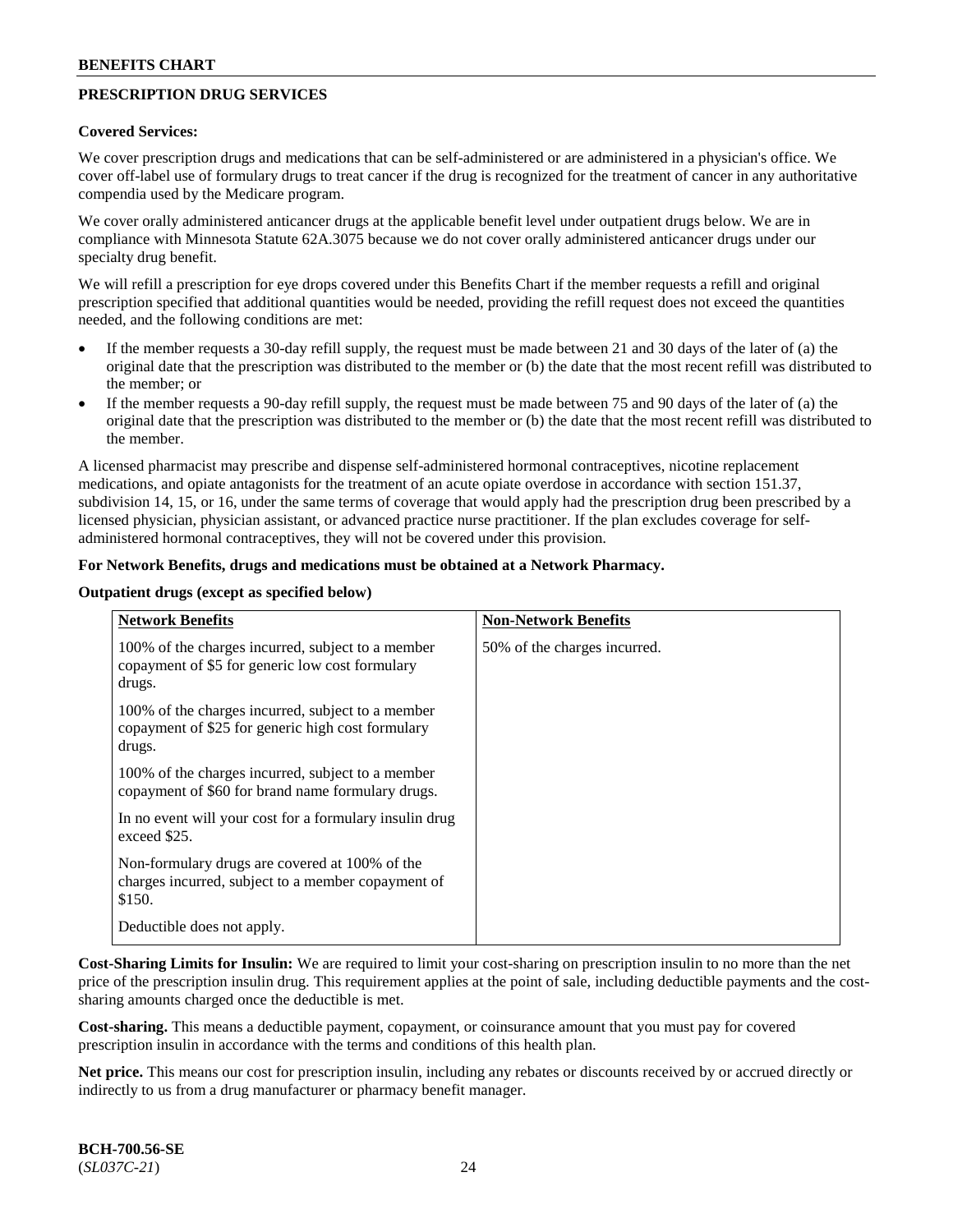### **Mail order drugs**

| <b>Network Benefits</b>                                                                                                                                                                                                    | <b>Non-Network Benefits</b>           |
|----------------------------------------------------------------------------------------------------------------------------------------------------------------------------------------------------------------------------|---------------------------------------|
| For your convenience, you may also get up to a 93-day<br>supply of outpatient prescription drugs that can be self-<br>administered through the designated mail order service.                                              | See Network Mail Order Drugs benefit. |
| New prescriptions to treat certain chronic conditions<br>and trial drugs will be limited to quantity limits<br>described at the end of this section. You will have to<br>pay one copayment for your initial 31-day supply. |                                       |
| Specialty Drugs are not available through the mail order<br>service.                                                                                                                                                       |                                       |

#### **Tobacco cessation drugs are covered for all FDA – approved tobacco cessation drugs for a minimum of 90 days**

| Network Benefits                                            | <b>Non-Network Benefits</b>   |
|-------------------------------------------------------------|-------------------------------|
| 100% of the charges incurred.<br>Deductible does not apply. | 150% of the charges incurred. |

#### **Specialty Drugs that are self-administered**

| <b>Network Benefits</b>                                                                                                                    | <b>Non-Network Benefits</b> |
|--------------------------------------------------------------------------------------------------------------------------------------------|-----------------------------|
| 80% of the charges incurred.<br>Deductible does not apply.                                                                                 | No Coverage.                |
| For Network Benefits, specialty drugs are limited to<br>drugs on the specialty drug list and must be obtained<br>from a designated vendor. |                             |

#### **Drugs for the treatment of growth deficiency**

| <b>Network Benefits</b>                                                                                                                            | <b>Non-Network Benefits</b>  |
|----------------------------------------------------------------------------------------------------------------------------------------------------|------------------------------|
| 70% of the charges incurred.<br>Deductible does not apply.                                                                                         | 50% of the charges incurred. |
| For Network Benefits, growth deficiency drugs are<br>limited to drugs on the specialty drug list and must be<br>obtained from a designated vendor. |                              |

#### **Contraceptive drugs**

| <b>Network Benefits</b>                                                                                                                                        | <b>Non-Network Benefits</b>  |
|----------------------------------------------------------------------------------------------------------------------------------------------------------------|------------------------------|
| 100% of the charges incurred for formulary drugs.<br>Deductible does not apply.                                                                                | 50% of the charges incurred. |
| If a physician requests that a non-formulary<br>contraceptive drug be dispensed as written the drug will<br>be covered at 100%, not subject to the deductible. |                              |

### **Limitations:**

- Certain drugs may require prior authorization as indicated on the formulary. HealthPartners may require prior authorization for the drug and also the site where the drug will be provided. Certain drugs are subject to our utilization review process and quantity limits, as indicated on our formulary.
- Certain non-formulary drugs require prior authorization. In addition, certain drugs may be subject to any quantity limits applied as part of our trial program.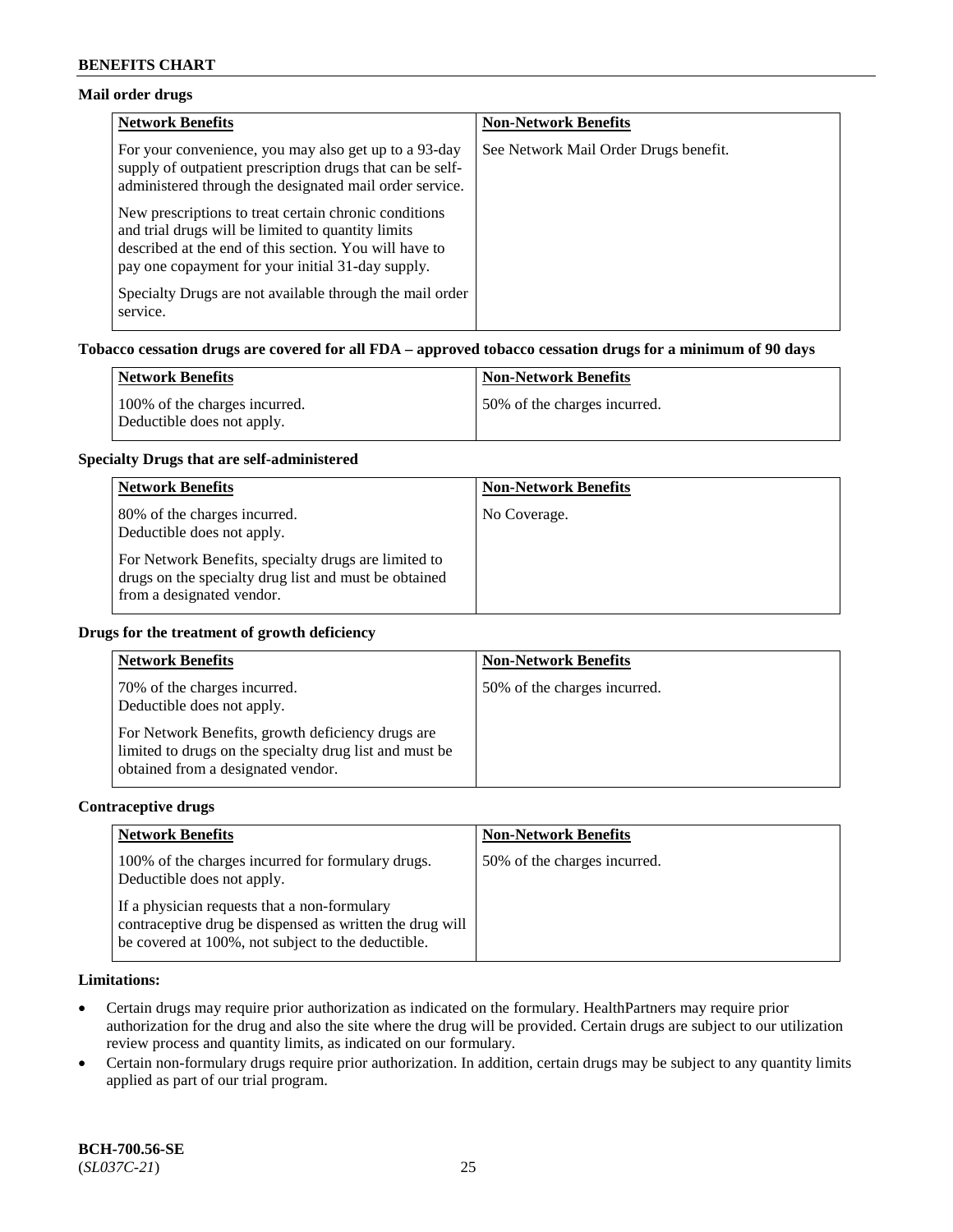- If a member requests a brand name drug when there is a generic equivalent, the brand name drug will be covered up to the charge that would apply to the generic drug, minus any required copayment. If a physician requests that a brand name drug be dispensed as written, the drug will be paid at the non-formulary benefit.
- We may require members to try over-the-counter (OTC) drug alternatives before approving more costly formulary prescription drugs.
- Unless otherwise specified in the "Prescription Drug Services" section, you may receive up to a 31-day supply per prescription.
- A 93-day supply will be covered and dispensed only at pharmacies that participate in our extended day supply program
- New prescriptions to treat certain chronic conditions are limited to a 31-day supply.
- No more than a 31-day supply of Specialty Drugs will be covered and dispensed at a time, unless it's a manufacturer supplied drug that cannot be split that supplies the member with more than a 31-day supply.
- The member copayment for a drug will not exceed the cost of the drug.
- If a member copayment is required, you must pay one member copayment for each 31-day supply, or portion thereof.

## **Not Covered:**

- Replacement of prescription drugs, medications, equipment and supplies due to loss, damage or theft.
- Nonprescription (over the counter) drugs or medications, including, but not limited to, vitamins, supplements, homeopathic remedies, and non-FDA approved drugs unless listed on the formulary and prescribed by a physician or legally authorized health care provider under applicable state and federal law. We cover off-label use of drugs to treat cancer as specified in the "Prescription Drug Services" section of this Benefits Chart. This exclusion does not include over-the-counter contraceptives for women as allowed under the Affordable Care Act when the member obtains a prescription for the item. In addition, if the member obtains a prescription, this exclusion does not include aspirin to prevent cardiovascular disease for men and women of certain ages; folic acid supplements for women who may become pregnant; fluoride chemoprevention supplements for children without fluoride in their water source; and iron supplements for children ages 6-12 who are at risk of anemia.
- Drugs on the Excluded Drug List. The Excluded Drug List includes select drugs within a therapy class that are not eligible for coverage. This includes drugs that may be excluded for certain indications. However, you may request coverage for a drug on the Excluded Drug List by requesting an exception to the formulary under the formulary exception process described in the definition of formulary in this Benefits Chart. The Excluded Drug List is available at [healthpartners.com](http://www.healthpartners.com/)
- Drugs that are newly approved by the FDA until they are reviewed and approved by HealthPartners Pharmacy and Therapeutics Committee. However, you may request coverage for a drug that is newly approved by the FDA by requesting an exception to the formulary under the formulary exception process described in the definition of formulary in the Benefits Chart.
- All drugs used for sexual dysfunction.
- All drugs for the treatment of infertility.
- Medical cannabis.
- Medical devices approved by the FDA will not be covered under the "Prescription Drug Services" section unless they are on our formulary. Covered medical devices are generally submitted and reimbursed under your medical benefits.
- See "Services Not Covered" in the Group Membership Contract.

## **PREVENTIVE SERVICES**

### **Applicable Definitions:**

**Routine Preventive Services** are routine healthcare services that include screenings, check-ups and counseling to prevent illness, disease or other health problems before symptoms occur.

**Diagnostic Services** are services to help a provider understand your symptoms, diagnose illness and decide what treatment may be needed. They may be the same services that are listed as preventive services, but they are being used as diagnostic services. Your provider will determine if these services are preventive or diagnostic. These services are not preventive if received as part of a visit to diagnose, manage or maintain an acute or chronic medical condition, illness or injury. When that occurs, unless otherwise indicated below, standard deductibles, copayments or coinsurance apply.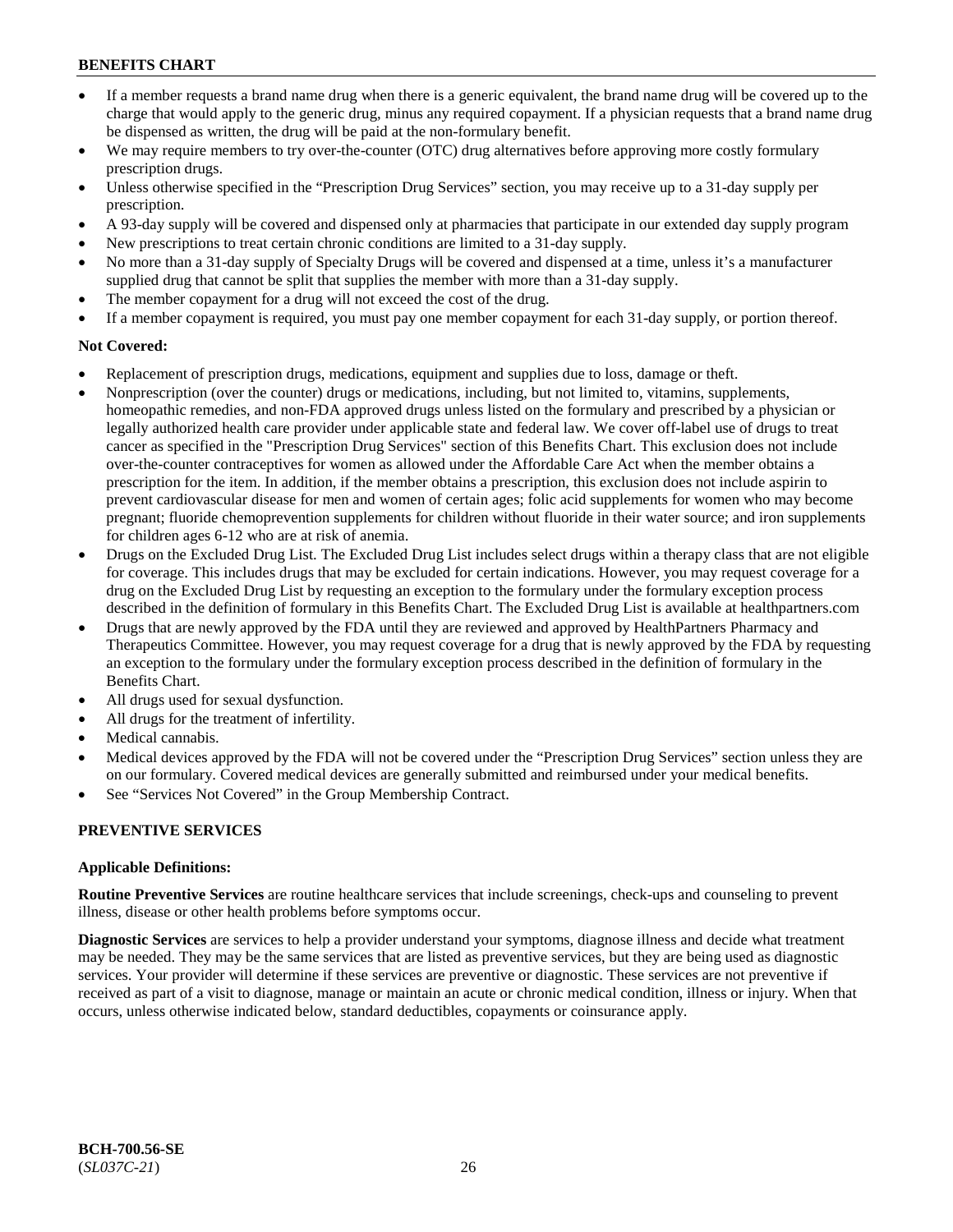## **Covered Services:**

We cover preventive services that meet any of the requirements under the Affordable Care Act (ACA) shown in the bulleted items below. These preventive services are covered at 100% under the network benefits with no deductible, copayments or coinsurance. (If a preventive service is not required by the ACA and it is covered at a lower benefit level or if a group qualifies for an exemption or accommodation for certain benefits under the ACA, it will be specified below). Preventive benefits mandated under the ACA are subject to periodic review and modification. Changes would be effective in accordance with the federal rules. Preventive services mandated by the ACA include:

- Evidence-based items or services that have in effect a rating of A or B in the current recommendations of the United States Preventive Services Task Force with respect to the individual;
- Immunizations for routine use in children, adolescents, and adults that have in effect a recommendation from the Advisory Committee on Immunization Practices of the Centers for Disease Control and Prevention with respect to the individual;
- With respect to infants, children, and adolescents, evidence-informed preventive care and screenings provided for in comprehensive guidelines supported by the Health Resources and Services Administration; and
- With respect to women, preventive care and screenings provided for in comprehensive guidelines supported by the Health Resources and Services Administration.

Covered services are based on established medical policies, which are subject to periodic review and modification by the medical or dental directors. These medical policies (medical coverage criteria) are available by calling Member Services, or logging on to your "*my*HealthPartners" account at [healthpartners.com.](http://www.healthpartners.com/)

A complete list of preventive care services recommended under the U.S. Preventive Task Force (USPSTF) is available online at [uspreventiveservicestaskforce.org/Page/Name/uspstf-a-and-b-recommendations.](https://www.uspreventiveservicestaskforce.org/Page/Name/uspstf-a-and-b-recommendations-by-date/)

HHS: [healthcare.gov/coverage/preventive-care-benefits](https://www.healthcare.gov/coverage/preventive-care-benefits/)

CDC: [cdc.gov/vaccines/schedules/index.html](https://www.cdc.gov/vaccines/schedules/index.html)

### **ACA and state mandated preventive services are covered as follows:**

**Routine health exams and periodic health assessments.** A physician or health care provider will counsel you as to how often health assessments are needed based on age, sex and health status. This includes screening for tobacco use, at least two tobacco cessation attempts per year (for those who use tobacco products), all FDA approved tobacco cessation medications including over-the-counter drugs (as shown in the "Prescription Drug Services" Section) and at least four counseling sessions of at least ten minutes each for tobacco cessation.

| Network Benefits                                            | <b>Non-Network Benefits</b>  |
|-------------------------------------------------------------|------------------------------|
| 100% of the charges incurred.<br>Deductible does not apply. | 50% of the charges incurred. |

**Child health supervision services**. This includes pediatric preventive services, such as fluoride chemoprevention for children without fluoride in their water source, newborn screenings, appropriate immunizations, developmental assessments and laboratory services appropriate to the age of the child from birth to 72 months, and appropriate immunizations until the end of the month in which the child turns 19, as defined by the Standards of Child Health Care issued by the American Academy of Pediatrics. We cover at least five child health supervision visits from birth to 12 months, three child health supervision visits from 12 months to 24 months, once a year from 24 months to 72 months.

| <b>Network Benefits</b>                                     | <b>Non-Network Benefits</b>  |
|-------------------------------------------------------------|------------------------------|
| 100% of the charges incurred.<br>Deductible does not apply. | 50% of the charges incurred. |

**Routine prenatal care and exams.** This includes the comprehensive package of medical and psychosocial support provided throughout a pregnancy, including risk assessment, serial surveillance, prenatal education, and use of specialized skills and technology when needed, as defined by Standards for Obstetric-Gynecologic Services issued by the American College of Obstetricians and Gynecologists.

| Network Benefits                                            | <b>Non-Network Benefits</b>  |
|-------------------------------------------------------------|------------------------------|
| 100% of the charges incurred.<br>Deductible does not apply. | 50% of the charges incurred. |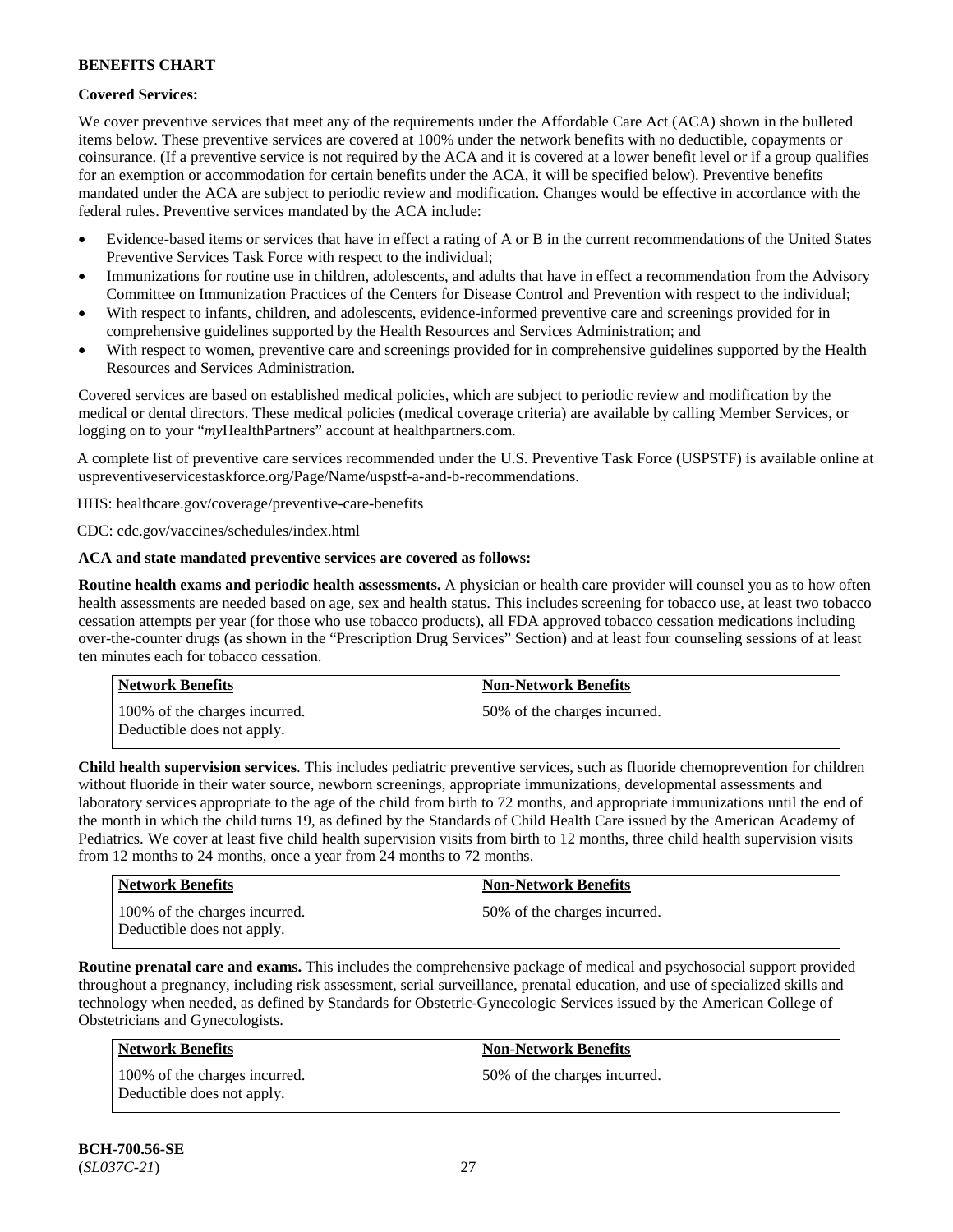**Routine postnatal care.** This includes health exams, assessments, education and counseling relating to the period immediately after childbirth

| Network Benefits                                            | <b>Non-Network Benefits</b>  |
|-------------------------------------------------------------|------------------------------|
| 100% of the charges incurred.<br>Deductible does not apply. | 50% of the charges incurred. |

**Routine screening procedures for cancer.** This includes colorectal screening or other cancer screenings recommended by the USPSTF with an A or B rating. Women's preventive health services below describes additional routine screening procedures for cancer.

| <b>Network Benefits</b>                                     | <b>Non-Network Benefits</b>  |
|-------------------------------------------------------------|------------------------------|
| 100% of the charges incurred.<br>Deductible does not apply. | 50% of the charges incurred. |

**Professional voluntary family planning services.** This includes services to prevent or delay a pregnancy, including counseling and education. Services must be provided by a licensed provider.

| Network Benefits                                            | <b>Non-Network Benefits</b> |
|-------------------------------------------------------------|-----------------------------|
| 100% of the charges incurred.<br>Deductible does not apply. | See Network Benefits.       |

#### **Adult immunizations**

| Network Benefits                                            | <b>Non-Network Benefits</b>  |
|-------------------------------------------------------------|------------------------------|
| 100% of the charges incurred.<br>Deductible does not apply. | 50% of the charges incurred. |

**Women's preventive services.**This includes mammograms\*, screenings for cervical cancer (pap smears), breast pumps, human papillomavirus (HPV) testing; counseling for sexually transmitted infections, counseling and screening for human immunodeficiency virus (HIV), and all FDA approved contraceptive methods as prescribed by a doctor, sterilization procedures, education and counseling (see the "Prescription Drug Services" section for coverage of oral contraceptive drugs). For women whose family history is associated with an increased risk for BRCA1 or BRCA2 gene mutations, we cover genetic counseling and BRCA screening without cost sharing, if appropriate and as determined by a physician

**\***Preventive mammogram screening includes digital breast tomosynthesis (3D mammograms) for members at risk for breast cancer.

"At risk for breast cancer" means: (1) having a family history with one or more first- or second-degree relatives with breast cancer; (2) testing positive for BRCA1 or BRCA2 mutations; (3) having heterogeneously dense breasts or extremely dense breasts based on the Breast Imaging Reporting and Data System established by the American College of Radiology; or (4) having a previous diagnosis of breast cancer.

| <b>Network Benefits</b>                                     | <b>Non-Network Benefits</b>  |
|-------------------------------------------------------------|------------------------------|
| 100% of the charges incurred.<br>Deductible does not apply. | 50% of the charges incurred. |

**Obesity screening and management.** We cover obesity screening and counseling for all ages during a routine preventive care exam. If you are age 18 or older and have a body mass index of 30 or more, we also cover intensive obesity management to help you lose weight. Your primary care doctor can coordinate these services.

| <b>Network Benefits</b>                                     | <b>Non-Network Benefits</b>  |
|-------------------------------------------------------------|------------------------------|
| 100% of the charges incurred.<br>Deductible does not apply. | 50% of the charges incurred. |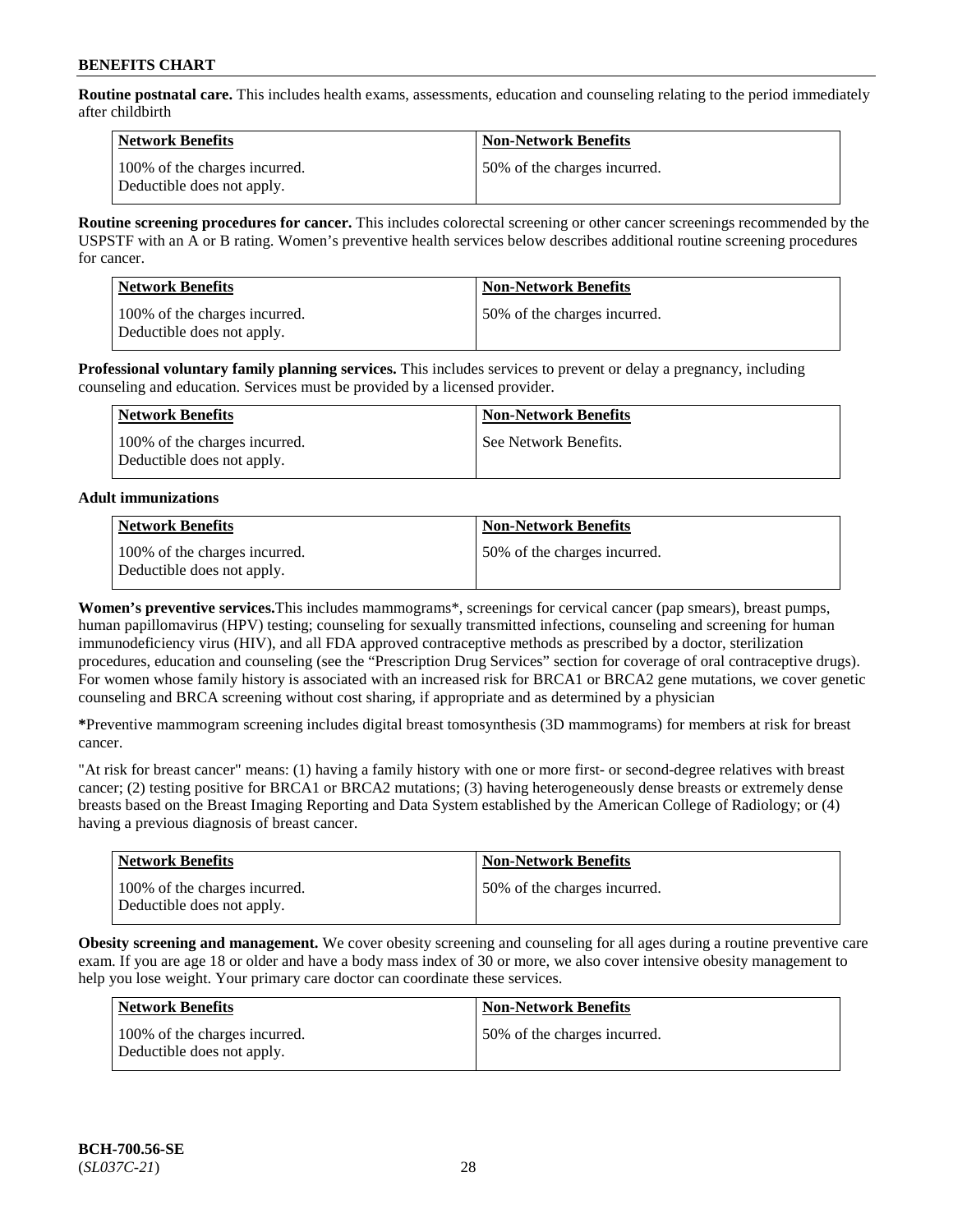**Preventive Medications.** We cover preventive medications currently recommended by USPSTF with an A or B rating if they are prescribed by your medical provider and they are listed on our formulary. Preventive medications are subject to periodic review and modification. Changes would be effective in accordance with the federal rules and reflected in our current medical coverage criteria for preventive care services.

| Network Benefits                                            | <b>Non-Network Benefits</b>  |
|-------------------------------------------------------------|------------------------------|
| 100% of the charges incurred.<br>Deductible does not apply. | 50% of the charges incurred. |

### **In addition to any ACA or state mandated preventive services referenced above, we cover the following eligible services:**

#### **Routine eye and hearing exams**

| <b>Network Benefits</b>                                     | <b>Non-Network Benefits</b>  |
|-------------------------------------------------------------|------------------------------|
| 100% of the charges incurred.<br>Deductible does not apply. | 50% of the charges incurred. |

**Ovarian cancer surveillance tests for women who are at risk.** "At risk for ovarian cancer" means (1) having a family history that includes any of the following: one or more first-degree or second-degree relatives with ovarian cancer, clusters of female relatives with breast cancer or nonpolyposis colorectal cancer; or (2) testing positive for BRCA1 or BRCA2 mutations. "Surveillance tests for ovarian cancer" means annual screening using: CA-125 serum tumor marker testing, transvaginal ultrasound, pelvic examination or other proven ovarian cancer screening tests currently being evaluated by the federal Food and Drug Administration or by the National Cancer Institute.

| <b>Network Benefits</b>                              | <b>Non-Network Benefits</b>                             |
|------------------------------------------------------|---------------------------------------------------------|
| Coverage level is same as corresponding Network      | Coverage level is same as corresponding Non-Network     |
| Benefit, depending on type of service provided, such | Benefit, depending on type of service provided, such as |
| as Diagnostic Imaging Services, Laboratory Services  | Diagnostic Imaging Services, Laboratory Services        |
| Office Visits for Illness or Injury or Preventive    | Office Visits for Illness or Injury or Preventive       |
| Services.                                            | Services.                                               |

### **Limitations:**

• Services are not preventive if received as part of a visit to diagnose, manage or maintain an acute or chronic medical condition, illness or injury. When that occurs, unless otherwise indicated above, standard deductibles, copayments or coinsurance apply.

### **Not Covered:**

See "Services Not Covered" in the Group Membership Contract.

### **SPECIFIED NON-NETWORK SERVICES**

### **Covered Services:**

We cover the following services when you elect to receive them from a non-network provider, at the same level of coverage we provide when you elect to receive the services from a network provider:

- Voluntary family planning of the conception and bearing of children.
- The provider visit(s) and test(s) necessary to make a diagnosis of infertility.
- Testing and treatment of sexually transmitted diseases (other than HIV).
- Testing for AIDS or other HIV-related conditions.

| <b>Network Benefits</b>                                                                                                                            | <b>Non-Network Benefits</b>                    |
|----------------------------------------------------------------------------------------------------------------------------------------------------|------------------------------------------------|
| Coverage level is same as corresponding Network<br>Benefit, depending on type of service provided, such as<br>Office Visits for Illness or Injury. | See Network Benefits for the services covered. |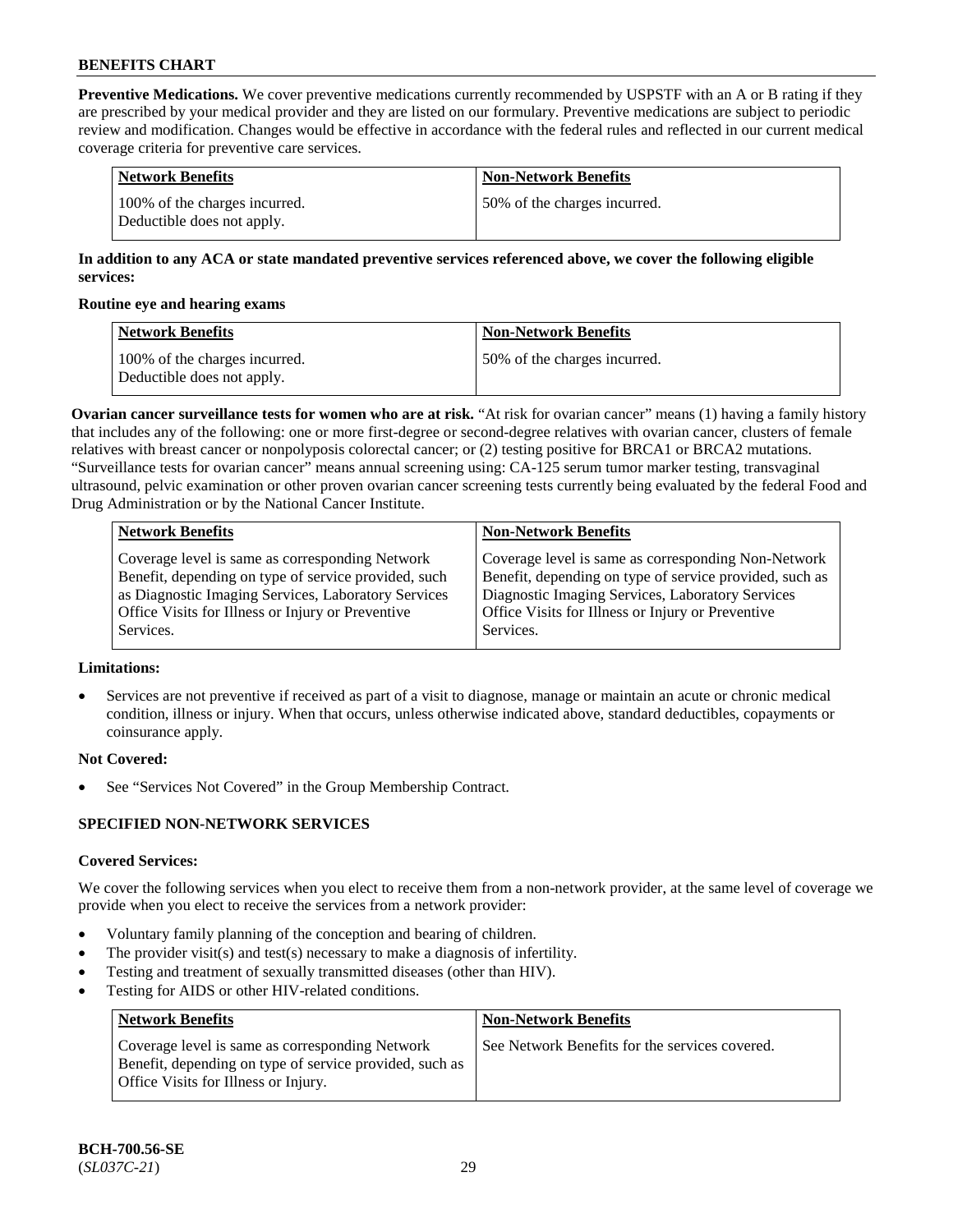### **Not Covered:**

See "Services Not Covered" in the Group Membership Contract.

## **TELEMEDICINE BENEFIT**

### **Covered Services:**

Telemedicine services are covered under this Benefits Chart, subject to our medical criteria.

| <b>Network Benefits</b>                                | <b>Non-Network Benefits</b>                            |
|--------------------------------------------------------|--------------------------------------------------------|
| Coverage level is same as corresponding Network        | Coverage level is same as corresponding Non-Network    |
| Benefit, depending upon type of service provided, such | Benefit, depending upon type of service provided, such |
| as Office Visits for Illness or Injury.                | as Office Visits for Illness or Injury.                |

#### **Not Covered:**

See "Services Not Covered" in the Group Membership Contract.

### **TRANSPLANT SERVICES**

#### **Applicable Definitions:**

**Autologous.** This is when the source of cells is from the individual's own marrow or stem cells.

**Allogeneic.** This is when the source of cells is from a related or unrelated donor's marrow or stem cells.

**Autologous Bone Marrow Transplant.** This is when the bone marrow is harvested from the individual and stored. The patient undergoes treatment which includes tumor ablation with high-dose chemotherapy and/or radiation. The bone marrow is reinfused (transplanted).

**Allogeneic Bone Marrow Transplant.** This is when the bone marrow is harvested from the related or unrelated donor and stored. The patient undergoes treatment which includes tumor ablation with high-dose chemotherapy and/or radiation. The bone marrow is reinfused (transplanted).

**Autologous/Allogeneic Stem Cell Support.** This is a treatment process that includes stem cell harvest from either bone marrow or peripheral blood, tumor ablation with high-dose chemotherapy and/or radiation, stem cell reinfusion, and related care. Autologous/allogeneic bone marrow transplantation and high dose chemotherapy with peripheral stem cell rescue/support are considered to be autologous/allogeneic stem cell support.

**Designated Transplant Center.** This is any health care provider, group or association of health care providers designated by us to provide services, supplies or drugs for specified transplants for our members.

**Transplant Services.** This is transplantation (including transplants) of the human organs or tissue listed below, including all related post-surgical treatment and drugs and multiple transplants for a related cause. Transplant services do not include other organ or tissue transplants or surgical implantation of mechanical devices functioning as a human organ, except surgical implantation of an FDA approved Ventricular Assist Device (VAD) or total artificial heart, functioning as a temporary bridge to heart transplantation.

Prior authorization is required prior to consultation to support coordination of care and benefits.

### **Covered Services:**

We cover eligible transplant services (as defined above) while you are covered under this Benefits Chart. Transplants that will be considered for coverage are limited to the following:

- Kidney transplants for end-stage disease.
- Cornea transplants for end-stage disease.
- Heart transplants for end-stage disease.
- Lung transplants or heart/lung transplants for: (1) primary pulmonary hypertension; (2) Eisenmenger's syndrome; (3) endstage pulmonary fibrosis; (4) alpha 1 antitrypsin disease; (5) cystic fibrosis; and (6) emphysema.